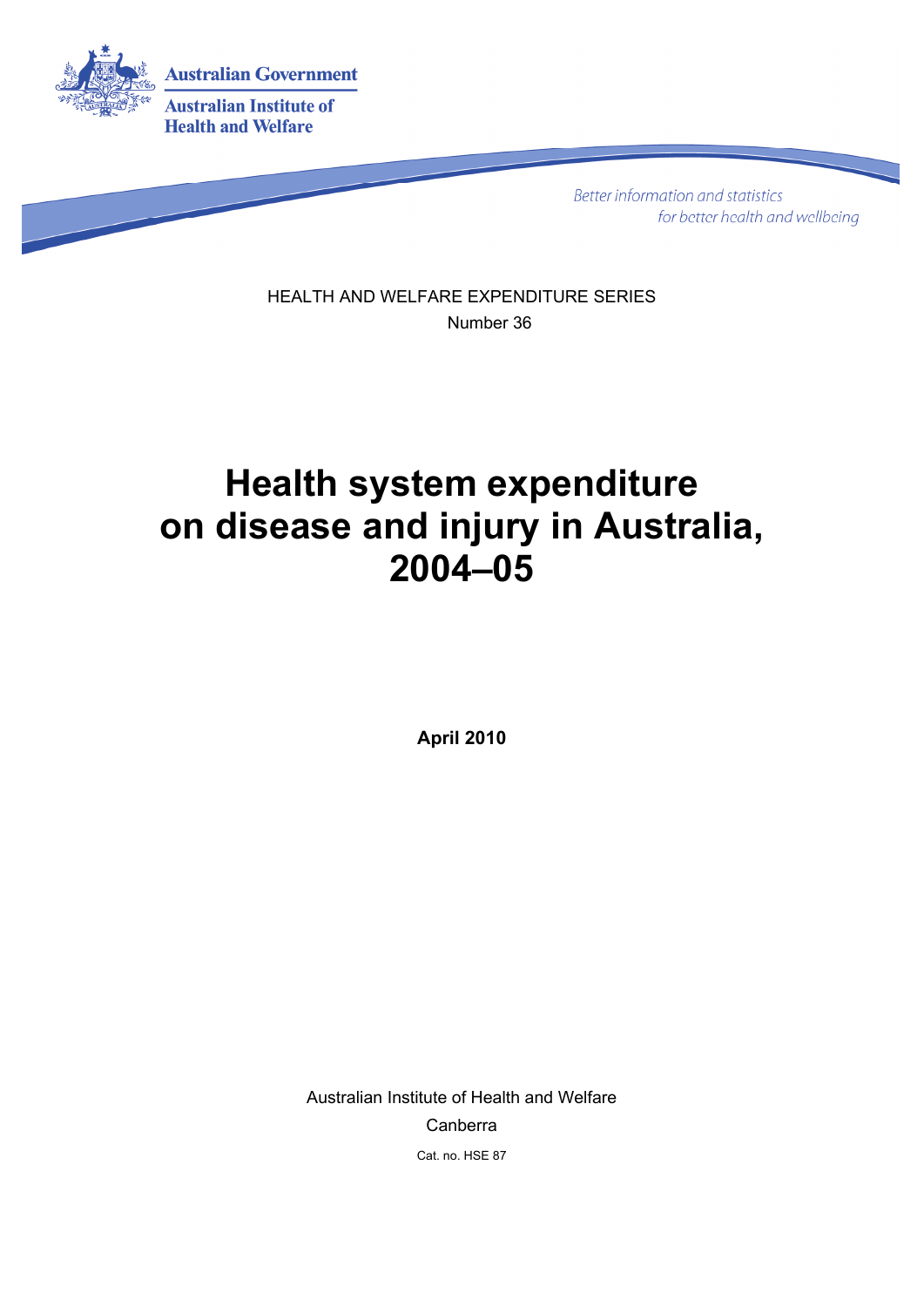#### **The Australian Institute of Health and Welfare is Australia's national health and welfare statistics and information agency. The Institute's mission is**  *better information and statistics for better health and wellbeing***.**

© Australian Institute of Health and Welfare 2010

This work is copyright. Apart from any use as permitted under the *Copyright Act 1968*, no part may be reproduced without prior written permission from the Australian Institute of Health and Welfare. Requests and enquiries concerning reproduction and rights should be directed to the Head of the Communications, Media and Marketing Unit, Australian Institute of Health and Welfare, GPO Box 570, Canberra ACT 2601.

This publication is part of the Australian Institute of Health and Welfare's Health and welfare expenditure series. A complete list of the Institute's publications is available from the Institute's website <www.aihw.gov.au>.

ISSN 1323-5850 ISBN 978-1-74249-013-7

#### **Suggested citation**

Australian Institute of Health and Welfare 2010. Health system expenditure on disease and injury in Australia, 2004-05. Health and welfare expenditure series no. 36. Cat. no. HSE 87. Canberra: AIHW.

#### **Australian Institute of Health and Welfare**

Board Chair Hon. Peter Collins, AM, QC

**Director** Penny Allbon

Any enquiries about or comments on this publication should be directed to:

Mr John Goss Australian Institute of Health and Welfare GPO Box 570 Canberra ACT 2601

Tel: (02) 6244 1151 Email: john.goss@aihw.gov.au

Published by the Australian Institute of Health and Welfare

**Please note that there is the potential for minor revisions of data in this report. Please check the online version at <www.aihw.gov.au> for any amendments.**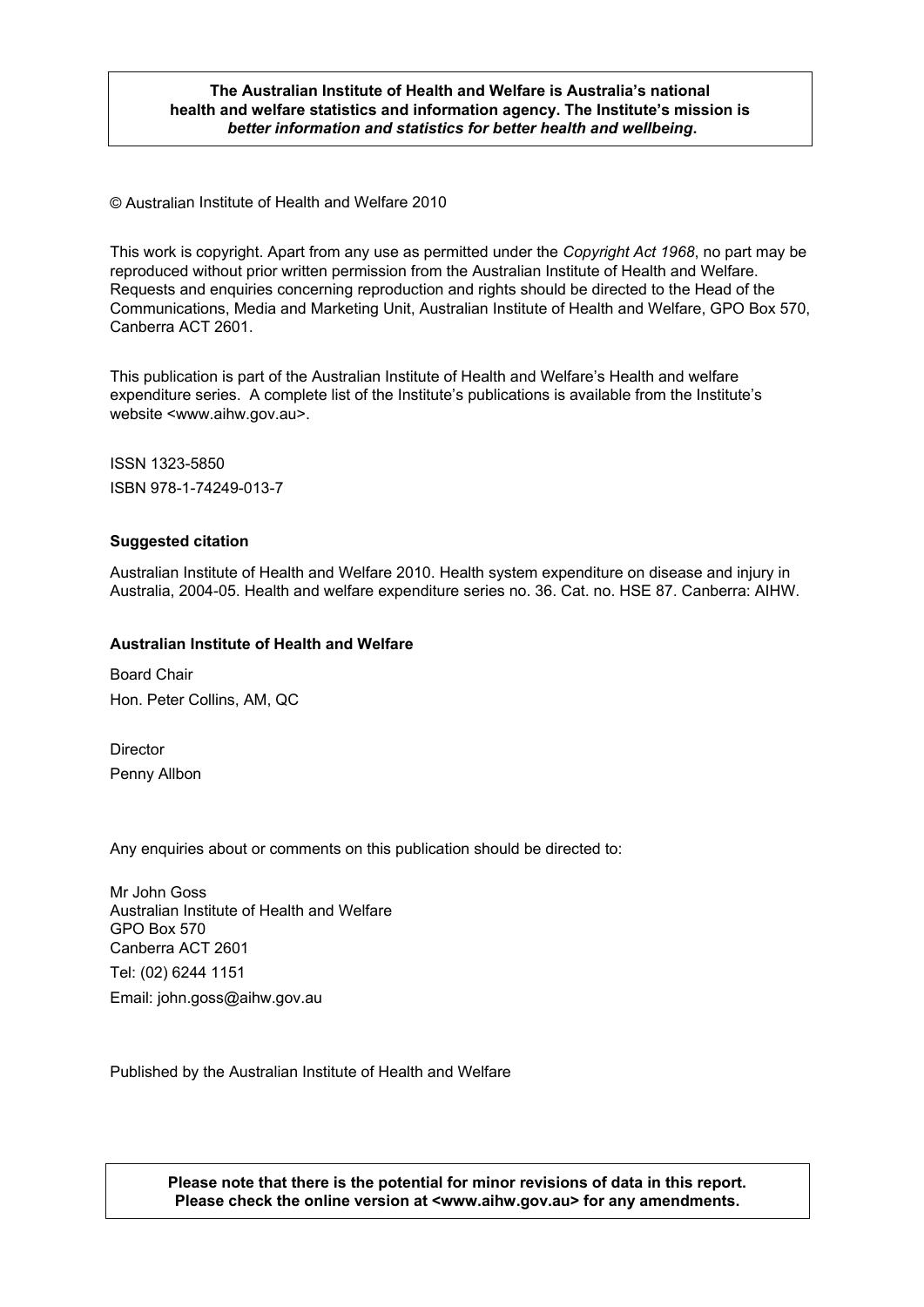# **Contents**

| 1            |  |
|--------------|--|
|              |  |
|              |  |
| $\mathbf{2}$ |  |
|              |  |
|              |  |
|              |  |
|              |  |
| 3            |  |
|              |  |
|              |  |
|              |  |
|              |  |
|              |  |
|              |  |
|              |  |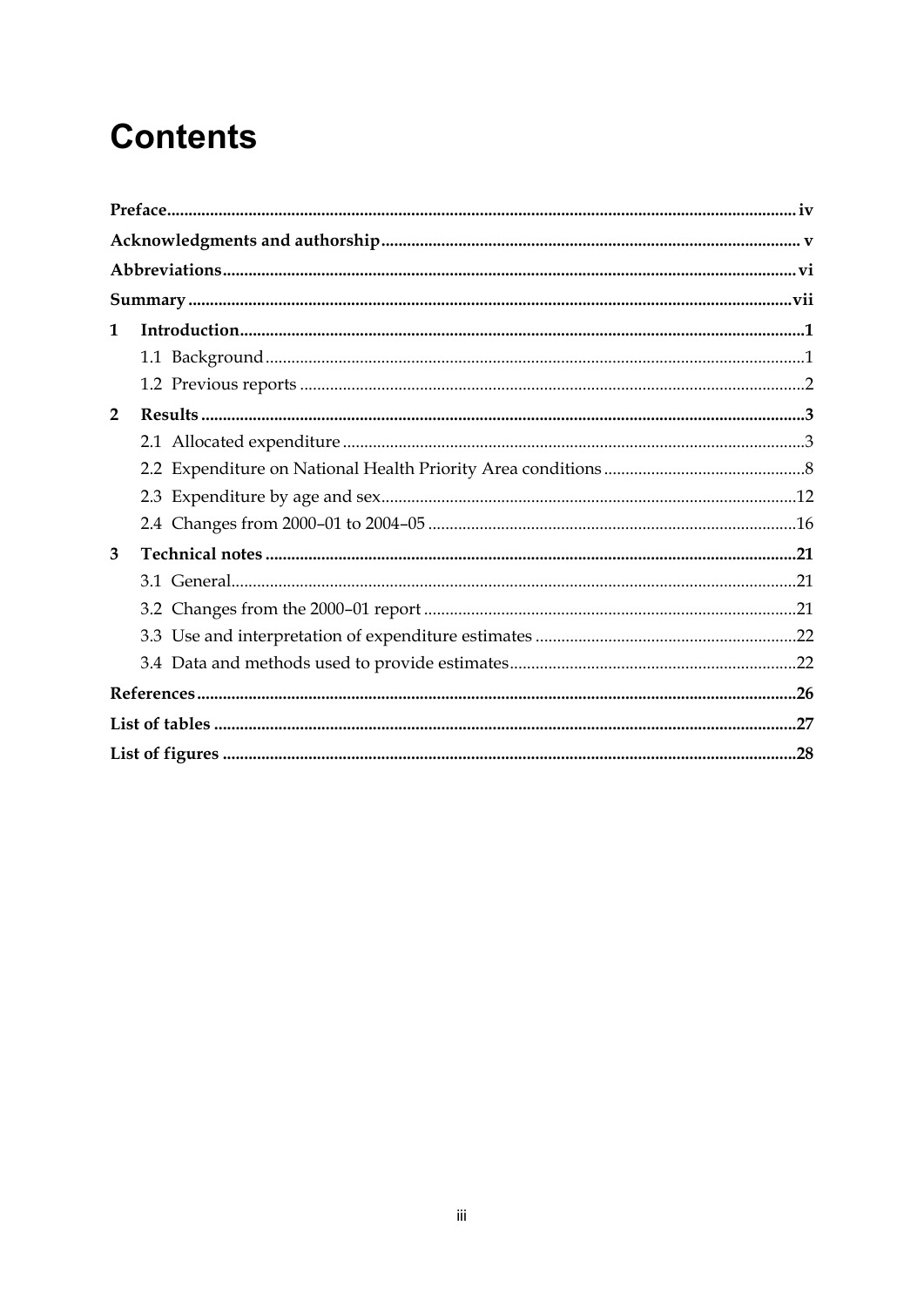# <span id="page-3-0"></span>**Preface**

This report provides an overview of total health expenditure on disease and injury in Australia during 2004–05, using the best achievable estimates based on currently available data sources. Some of the methodologies used have been revised since a previous report based on 2000–01 data. Despite this, the data sources used for the estimations have mainly remained the same, and comparisons between the two reports are possible for selected areas of expenditure.

These numbers provide a useful picture of health expenditure according to the clinically relevant category of disease. However, the proportion of health expenditure spent on a disease should not be used as an argument as to how much ought to be spent for that disease. The existing expenditure on a disease, no matter how large or small, does not in itself give an indication of the loss of health due to that disease, or the priority for intervention or need for additional health services expenditure. Resource allocation decisions require information not only on average costs and outcomes but also on the marginal costs and marginal outcomes associated with the specific interventions under consideration.

I trust that the information in this report will nevertheless inform future considerations of health resource allocation. Comments from readers are welcome.

Penny Allbon Director Australian Institute of Health and Welfare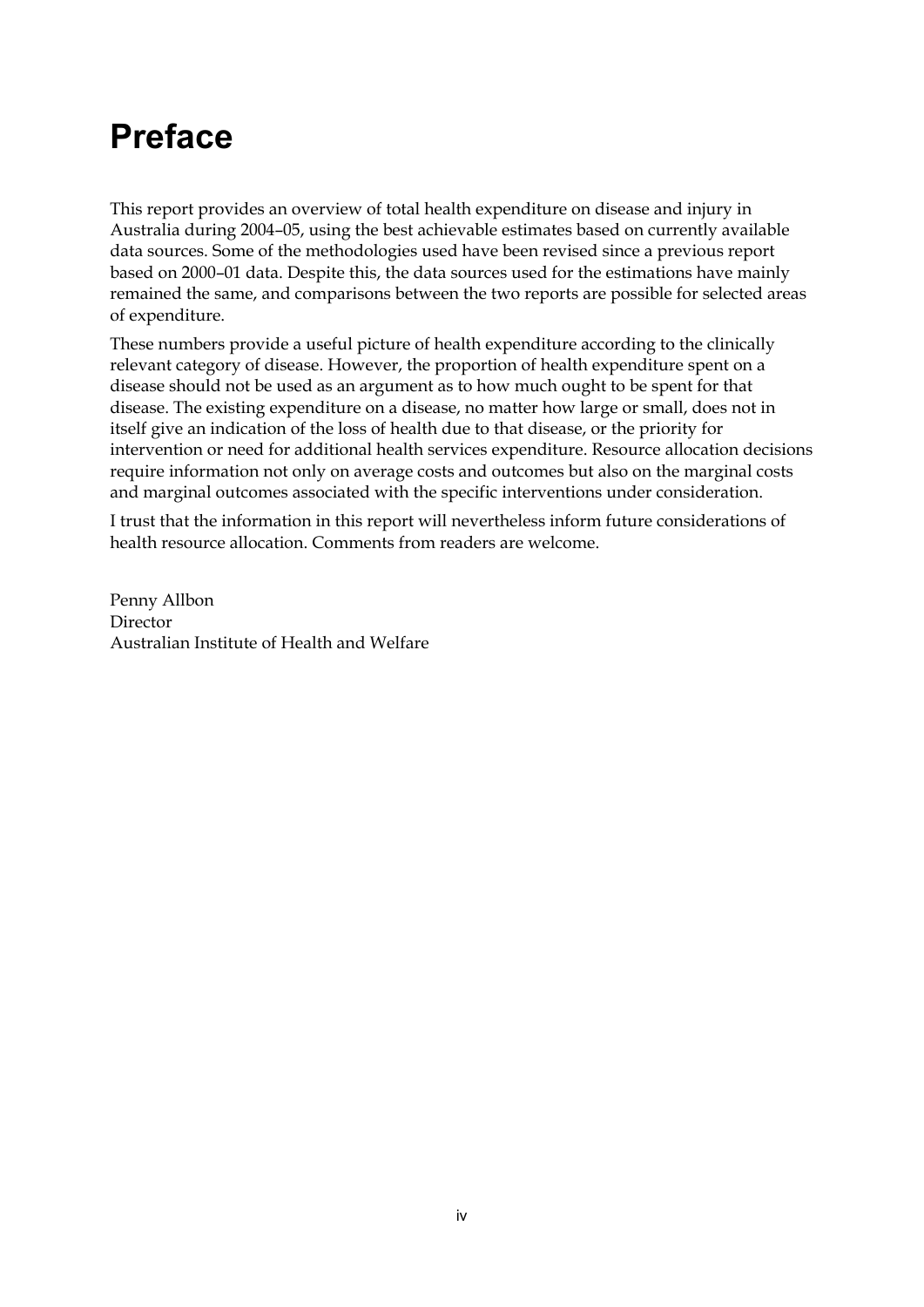# <span id="page-4-0"></span>**Acknowledgments and authorship**

This report was prepared by Gail Brien, Brett Rogers, John Sant and John Goss. Rebecca Bennetts and John Shelton Agar extracted the expenditure data used in the report and provided advice on content. John Goss also provided analytical and editorial comment. Nick Mann carried out the analysis of the Institute's National Hospital Morbidity Database, which was the basis for the allocation of hospital expenditure. He also extracted and prepared the data from BEACH (Bettering the Evaluation and Care of Health survey of general practice activity) used in the analysis of expenditure on out-of-hospital medical services.

In addition to providing valuable advice on the interpretation of the BEACH data, Helena Britt and Clare Bayram, of the Australian General Practice Statistics and Classification Centre, prepared a mapping from the International Classification of Primary Care Version 2 (ICPC-2), which is used to classify health conditions in the BEACH data, to the Burden of Disease condition categories used in this study.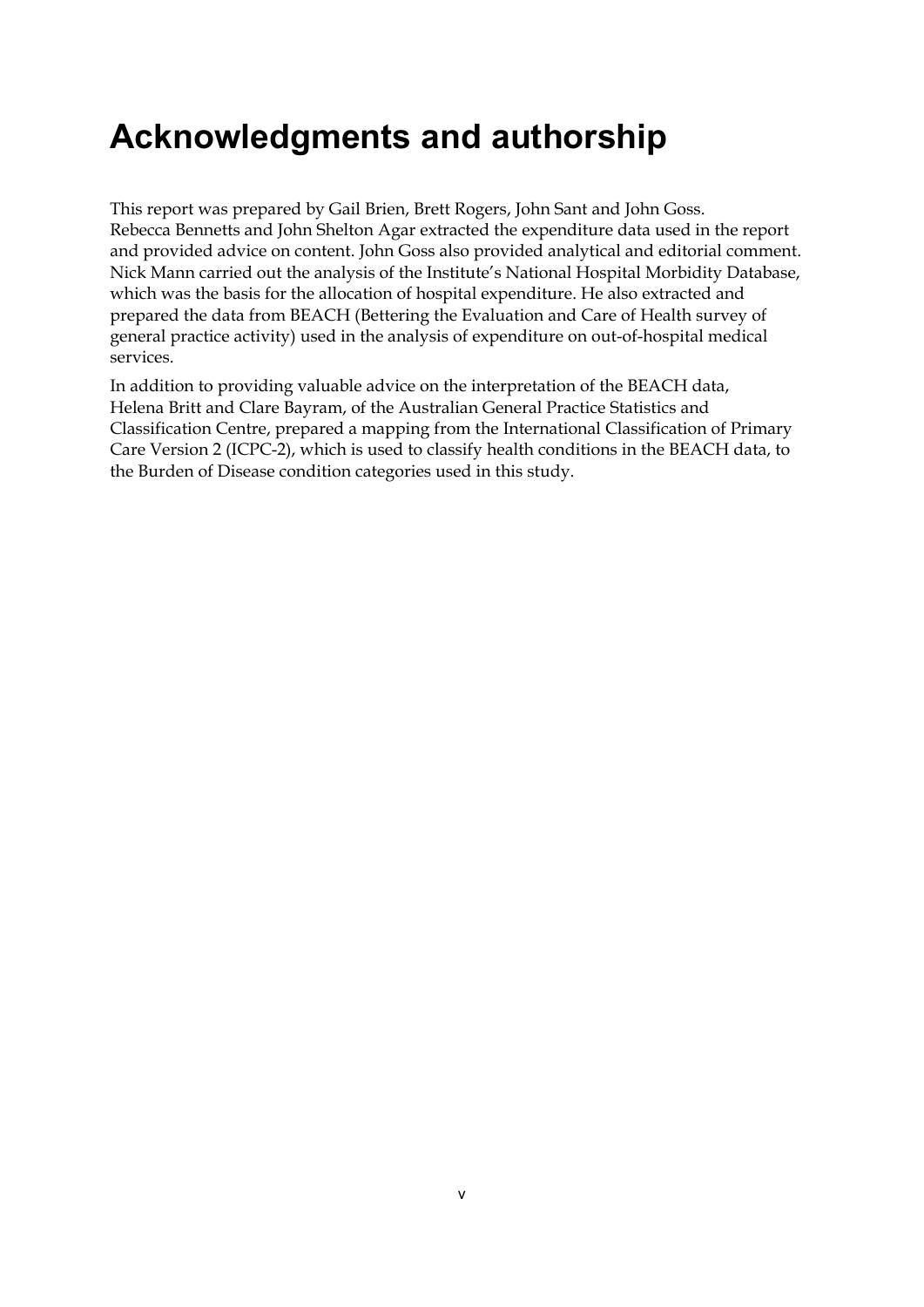# <span id="page-5-0"></span>**Abbreviations**

| <b>AIHW</b>  | Australian Institute of Health and Welfare                                      |
|--------------|---------------------------------------------------------------------------------|
| <b>ATC</b>   | Anatomical Therapeutic Chemical                                                 |
| <b>BEACH</b> | Bettering the Evaluation and Care of Health survey of general practice activity |
| <b>BoD</b>   | <b>Burden of Disease</b>                                                        |
| <b>DALY</b>  | Disability-adjusted life year                                                   |
| <b>DRG</b>   | Diagnosis Related Group                                                         |
| $ICD-10$     | International Classification of Diseases Tenth Revision                         |
| ICPC-2       | International Classification of Primary Care Version 2                          |
| <b>NHPAs</b> | National Health Priority Areas                                                  |
| <b>PBS</b>   | <b>Pharmaceutical Benefits Scheme</b>                                           |
| <b>RPBS</b>  | Repatriation Pharmaceutical Benefits Scheme                                     |

# **Symbols**

|  | not applicable |
|--|----------------|
|  |                |

— nil or rounded down to zero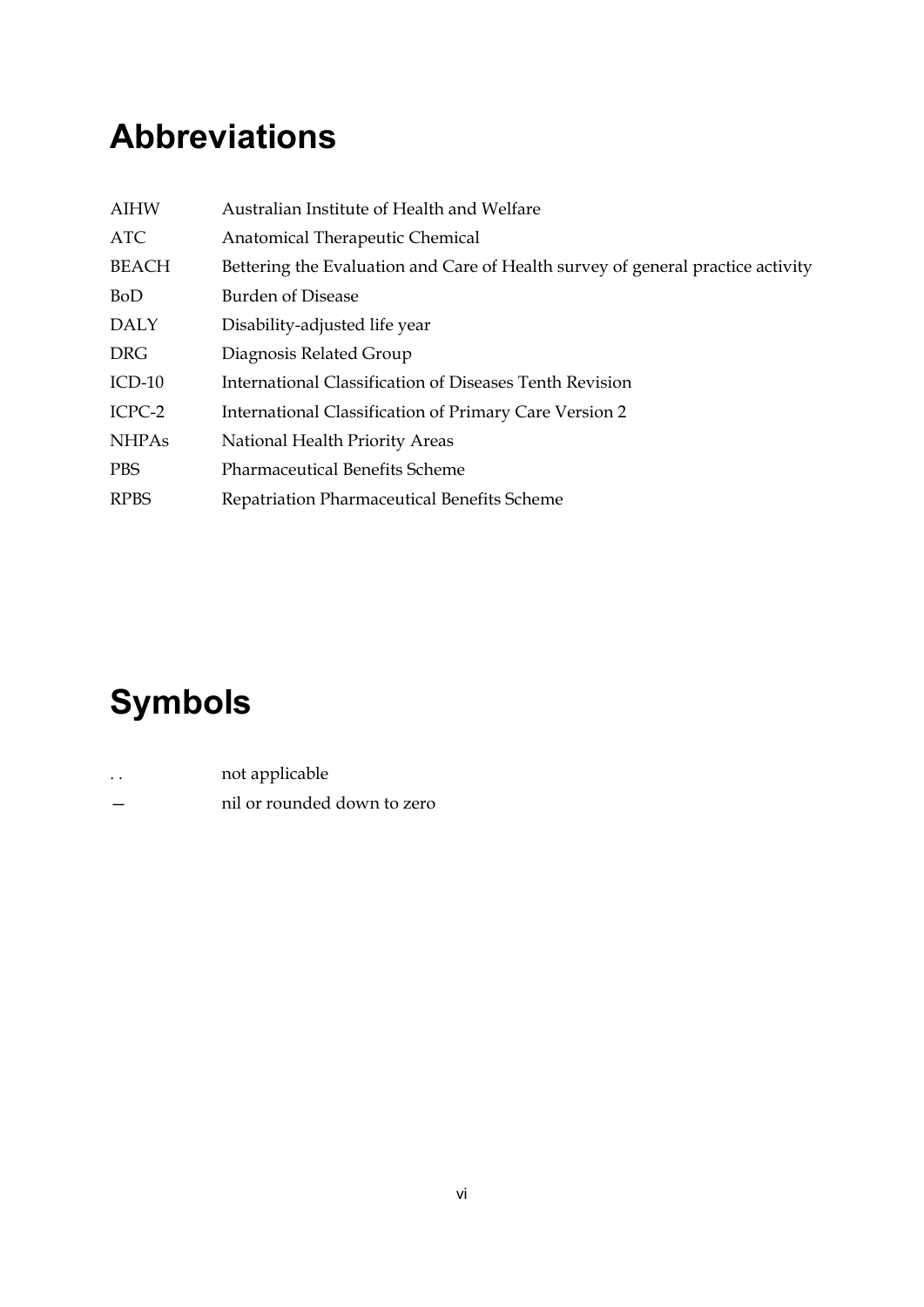# <span id="page-6-0"></span>**Summary**

This report is the third in the Australian Institute of Health and Welfare's (AIHW) disease expenditure series and provides a systematic analysis of Australian health expenditure in 2004–05, allocated by disease. Disease and injury groups are defined as in the second Australian Burden of Disease (BoD) study (Begg et al. 2007).

Over two thirds (70%) of total recurrent health expenditure was able to be allocated by disease, or \$52.7 billion in total. That expenditure was for admitted patient hospital services, out-of-hospital medical services, dental services, optometrical services, prescription pharmaceuticals, community mental health services, public health cancer screening services and research.

## **Main disease groups**

In 2004–05, the following seven disease groups accounted for more than half (57% or \$29.8 billion) of allocated health expenditure in Australia (Figure 1 and Table 2.4):

- cardiovascular diseases—\$5.9 billion (11% of total allocated health expenditure)
- oral health \$5.3 billion (10%)
- mental disorders \$4.1 billion (8%)
- musculoskeletal diseases—\$4.0 billion (8%)
- neoplasms \$3.8 billion (7%)
- injuries  $-$  \$3.4 billion (7%)
- respiratory diseases \$3.3 billion (6%).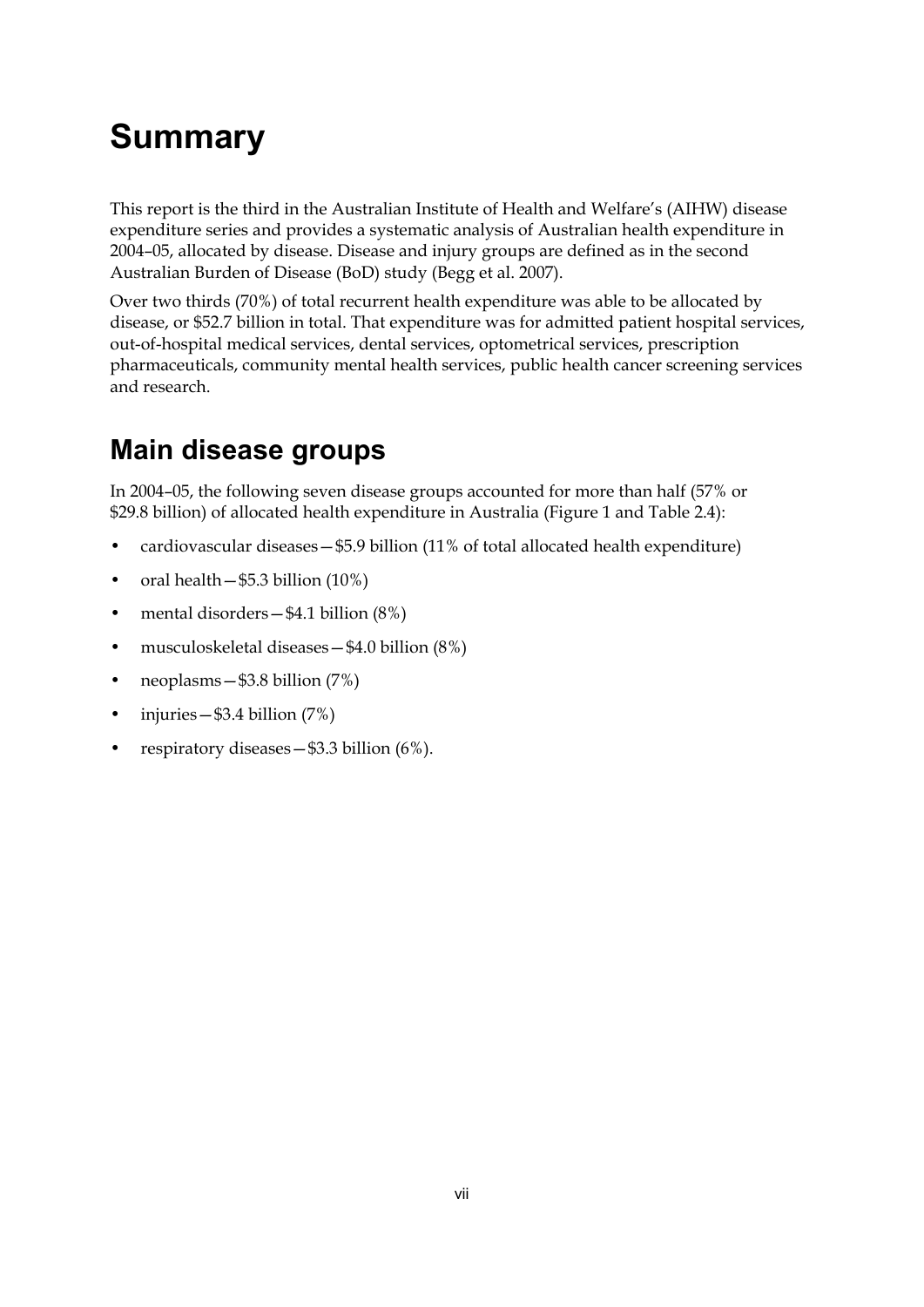

## <span id="page-7-0"></span>**Expenditure on National Health Priority Area conditions**

Expenditure on the seven conditions agreed by Australian Health Ministers as National Health Priority Areas (NHPAs) was \$22.8 billion, or 43% of total allocated health expenditure (Table 2.5).

Five of the seven NHPAs ranked within the top seven groups listed above—cardiovascular diseases, mental disorders, musculoskeletal diseases, neoplasms and injuries.

### **Health expenditure by age and sex**

Health care costs are generally higher for older people because of the increased levels of chronic diseases and greater numbers with life-threatening illnesses in these age groups. In 2004–05, over one-fifth (21%) of total allocated health expenditure (\$11.0 billion) was for people aged 75 years and older (Table 2.7).

In 2004–05, allocated health expenditure was 18% higher for females than for males— \$28.6 billion compared with \$24.1 billion.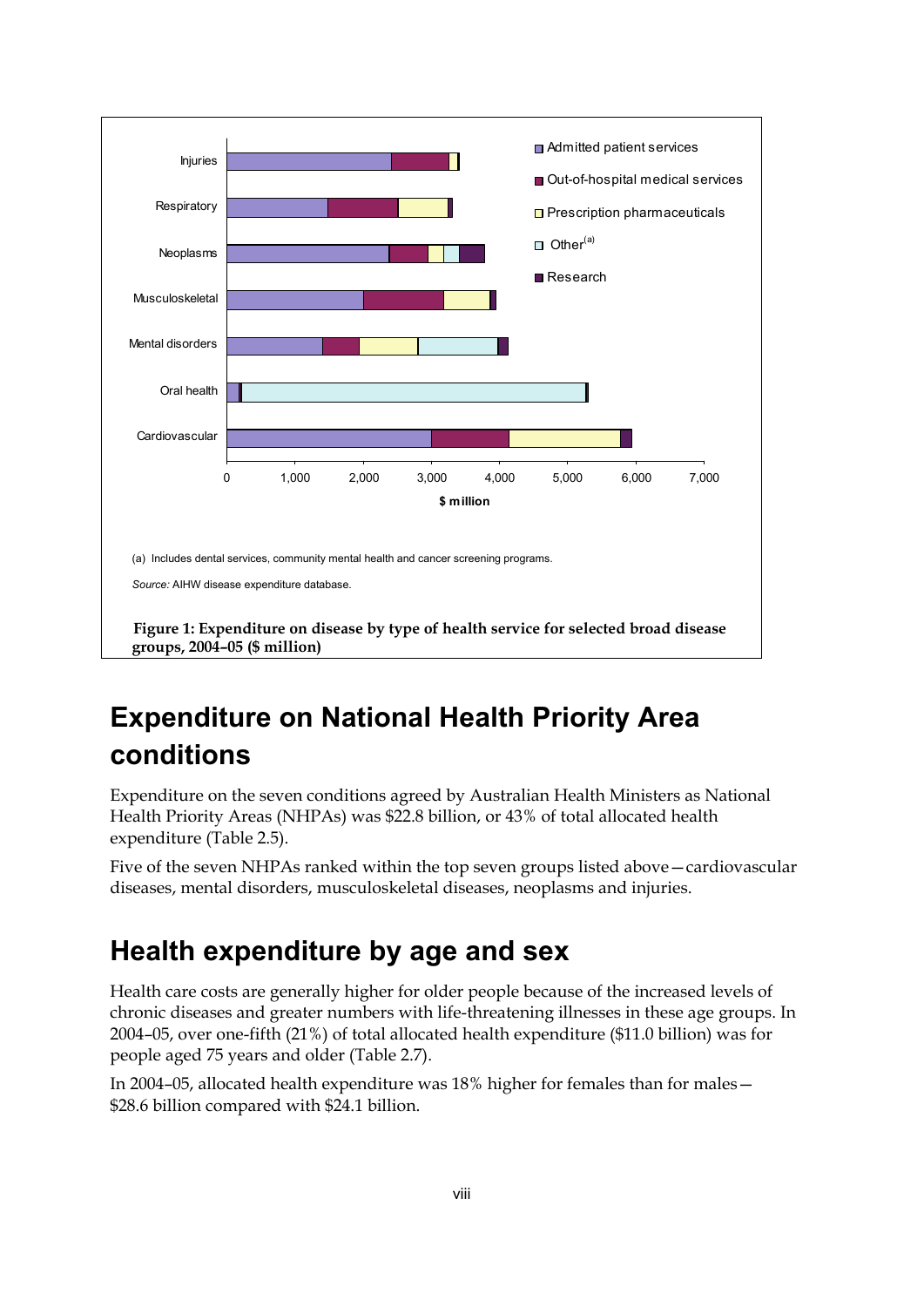On a per person basis, allocated health expenditure was:

- higher overall for females than for males—\$2,781 for females compared with \$2,380 for males. If maternal conditions are excluded, expenditure was \$2,618 or 10% higher than for males (Table 2.8)
- higher for females than males for musculoskeletal diseases and genitourinary disorders, but lower for the cardiovascular and injury groups (Figure 2.5)
- higher for males in the early stages of life (up to 14 years of age) (Figure 2.6), mainly due to a higher incidence of congenital conditions and chronic illnesses, such as asthma (Begg et al. 2007)
- higher for females for all age groups between 15–24 years and 45–54 years (Figure 2.6), even when maternal conditions are excluded
- higher for males for all age groups 55 years and older (Figure 2.6), due in part to higher expenditure for cardiovascular diseases and neoplasms.

In a previous report of 2000–01 disease expenditures (AIHW 2005), allocated health expenditure per person was higher for females aged 85 years and over than for males in the same age group. This was because, in contrast to this report, expenditure on residential aged care was included in the analysis—an area where more females receive care.

## **Changes in health expenditure by disease, 2000–01 to 2004–05**

A number of changes to the methods for allocating expenditure by disease since the 2000–01 report means that estimates between the two time periods are only comparable for admitted patient hospital services, out-of-hospital medical services and prescription pharmaceuticals. Between 2000–01 and 2004–05, adjusted for inflation, average growth in allocated health expenditure for these three comparable areas was 20% (or \$7.2 billion).

Taking into account only the three comparable areas of expenditure between this report and the previous one, above-average growth was recorded for the following disease groups:

- endocrine, nutritional and metabolic (32%)
- musculoskeletal (26%)
- diabetes mellitus (26%)
- neoplasms (23%), and
- injuries (22%).

On a per person basis and adjusted for inflation, allocated health system expenditure averaged \$2,170 in 2004–05, which was \$249, or 13%, higher than in 2000–01. Allocated expenditure was also higher in 2004–05 than in 2000–01 for every age group.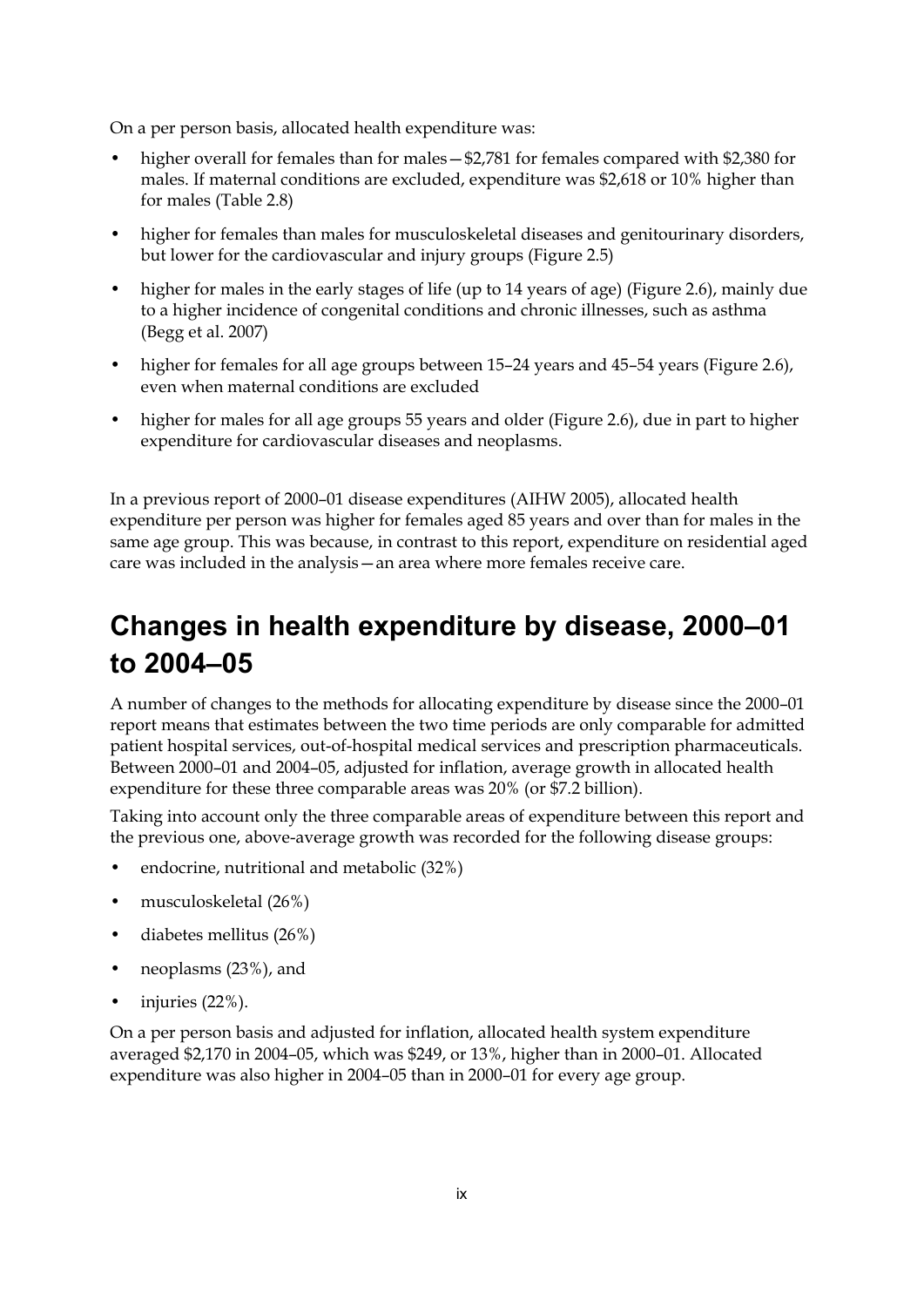# <span id="page-9-0"></span>**1 Introduction**

This report provides a detailed picture of how health expenditure in Australia for 2004–05 is distributed among disease and injury groups, by age and sex, and for the seven National Health Priority Areas. The report also analyses changes in selected areas of health expenditure between 2000–01 and 2004–05.

The background to this report is presented in this chapter. Chapter 2 presents disease expenditure estimates for the variables listed above and for the following areas of expenditure—admitted patient hospital services, out-of-hospital medical services, dental services, optometrical services, prescription pharmaceuticals, community mental health services, public health cancer screening services and research. Chapter 2 also shows a comparison with 2000–01 disease expenditure estimates (AIHW 2005).

Chapter 3 contains information on use and interpretation of the expenditure estimates used in this report and a description of data methods and sources for each area of expenditure. It also describes changes in methodology since the 2000–01 report.

## <span id="page-9-1"></span>**1.1 Background**

The expenditure on disease as presented in this report is an example of a satellite national account. Satellite accounts enable the linkage of non-monetary data sources and analysis to the monetary accounting system. In health, such accounts were first proposed by Stone in 1975 (United Nations 1975). The UN System of National Accounts 1993 introduced the concept of satellite accounts as a way of going beyond the rigidities of the National Accounts structure to provide a focus on data which is of relevance to specific policy areas (CEC et al. 1993).

Monetary expenditure on health services by itself does not tell us what is happening in the health system or about priorities for funding or interventions. If, however, these expenditures can be linked to output and outcome measures (such as number of hospital admissions and changes in health status) the expenditure information becomes more meaningful, especially if analysed by disease categories.

Expenditure data, output data and burden of disease data together provide a broad picture of the workings of the health system. For example, over time, expenditure on cancer treatment and prevention can be compared with the changes in the number of hospital separations, medical services used and pharmaceuticals dispensed for cancer, and with improvements in health status (see for example AIHW 2008; AIHW & AACR 2007; Britt et al. 2008).

Disease expenditure estimates, therefore, provide a useful description of the use and costs of health services in Australia, as well as a reference source for planners and researchers interested in costs and use patterns for particular disease groups. This report will be of interest to anyone involved in resource allocation, including health policy makers at Australian Government and state and local government levels, health planners and administrators, community and hospital practitioners and academic researchers, as well as the general public.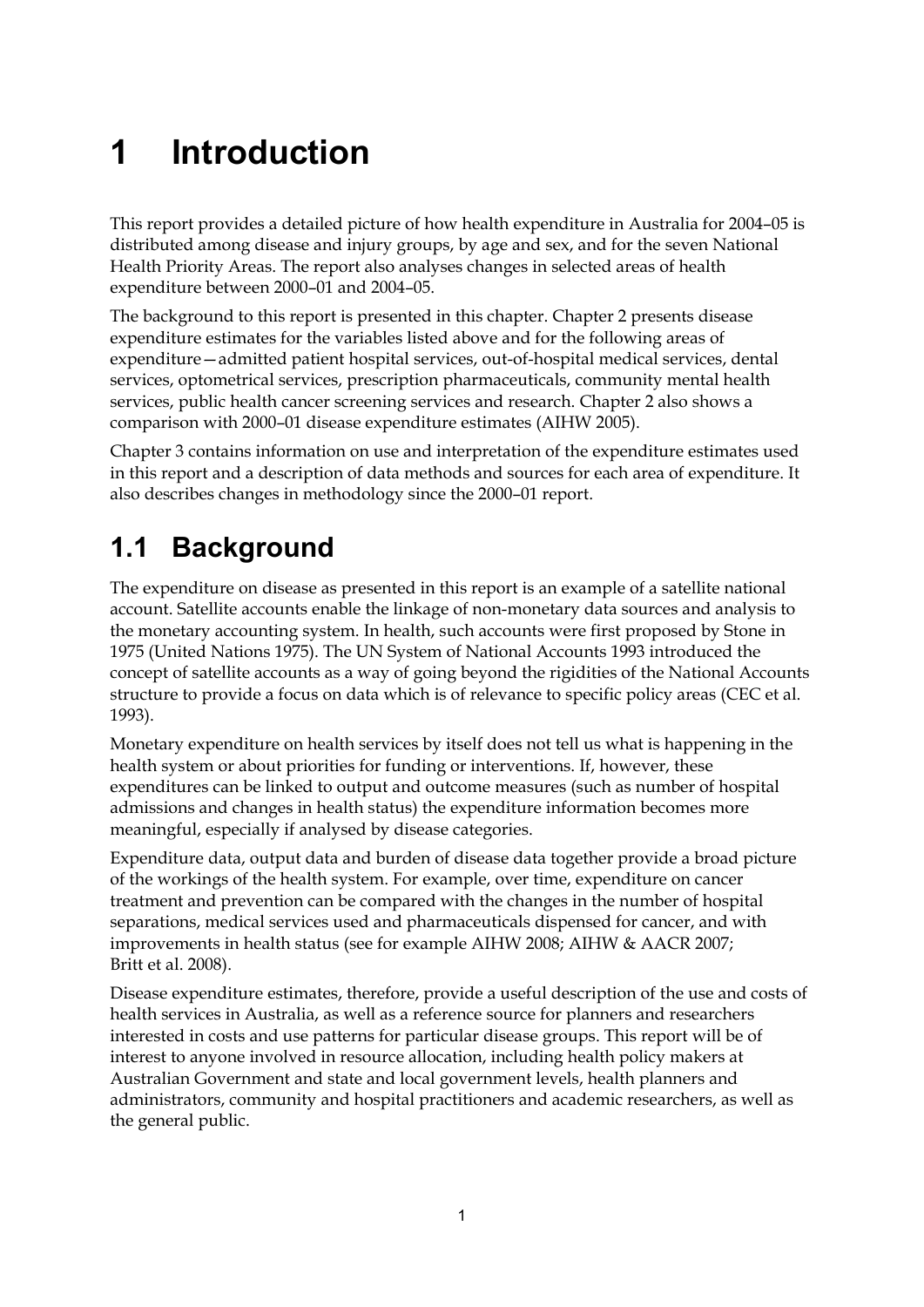## <span id="page-10-0"></span>**1.2 Previous reports**

Since the 1990s, there have been several Australian studies on the cost of disease and injury, as well as on the disability and death arising from these diseases and injuries. The first detailed Australian study of expenditure across disease and injury groups was for 1993–94 (AIHW: Mathers et al. 1998a). That study classified disease and injury according to the codes and major chapter groupings of the International Classification of Diseases Ninth Revision (AIHW: Mathers et al. 1998b). It reported on the treatment costs of disease (and some prevention costs) by area of expenditure (that is, hospitals, nursing homes, medical services, other health practitioner services, and pharmaceuticals) and by age and sex groups.

Information on disability and death arising from disease and injury was published as part of the Australian Burden of Disease and Injury (BoD) studies. The first report provided estimates for Australia for 1996 (AIHW Mathers et al. 1999). That study classified disease and injury according to International Classification of Diseases Ninth Revision codes, but reported its estimates under groupings that more closely related to burden of disease and injury (BoD) chapter groupings. The report provided detailed estimates of the burden of mortality and disability for each disease and injury category by sex and age. It also assessed the burden attributable to each of ten major risk factors and inequalities in the disease burden associated with socioeconomic disadvantage. These estimates were updated through joint work by the University of Queensland and the AIHW and were released in 2007 (Begg et al. 2007). The estimates were based on International Classification of Diseases Tenth Revision (ICD-10) codes and used BoD chapter groupings.

A follow-up to the 1993–94 disease expenditure report, which covered 2000–01 disease expenditure data, was released in 2005. This report was based on ICD-10 codes and used chapter groupings as used in the second BoD study (Begg et al. 2007). This current report uses the same classification (see *Chapter 3 Technical notes* for further information on the method).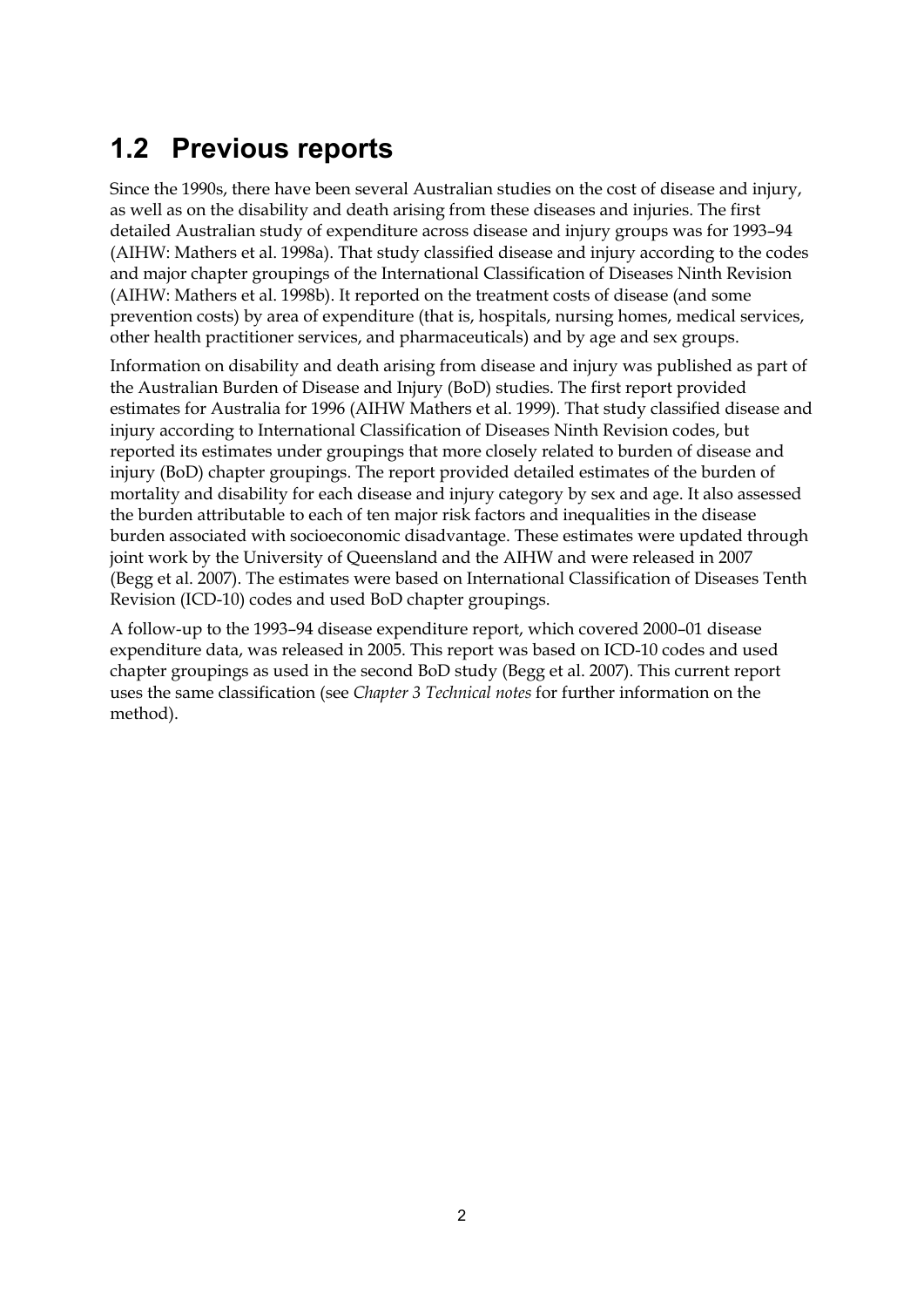# <span id="page-11-0"></span>**2 Results**

Health expenditure in Australia includes expenditure funded by the Australian Government, state and territory governments, by private health insurance and by individuals and households.

In 2004–05, estimated total health expenditure was \$81.1 billion—an increase of 33% from \$60.9 billion in 2000–01 (tables 2.1 and 2.2). Recurrent health expenditure, which excludes capital expenditure and capital consumption, was \$75.2 billion in 2004–05—a 31% increase since 2000–01.

Not all health expenditure can be allocated to disease and injury groups. In 2004–05, expenditure not allocated by disease included capital expenditure and capital consumption, and expenditure on non-admitted patients, over-the-counter pharmaceuticals, patient transport (ambulance), other health practitioner services apart from optometrical services (out-of-hospital non-medical health services), health aids and appliances and health administration. The community mental health portion of community health was allocated to mental health, and the cancer screening portion of public health was allocated to neoplasms, but other areas of community and public health could not be allocated by disease. Welfare expenditures, such as on the Home and Community Care program and on high- and low-level residential aged care were not included.

Several areas of expenditure included in the 2000–01 expenditure estimates have not been included in this analysis (see *Changes from the 2000–01 report* in Technical notes). As a result, comparisons between the two periods are only possible for the hospital, medical and pharmaceutical areas of expenditure. It is important to note that all comparisons with 2000–01 presented in this report refer only to the three areas of expenditure common to both reports.

## <span id="page-11-1"></span>**2.1 Allocated expenditure**

In 2004–05, the amount of recurrent health expenditure able to be allocated to disease and injury groups was \$52.7 billion, or 70% of total recurrent health expenditure (Table 2.1). This was a lower proportion of recurrent health expenditure than was able to be allocated in 2000–01 (88%) for two reasons. For 2000–01, expenditure on non-admitted patients, over-the-counter pharmaceuticals and all other health practitioners was able to be allocated to disease and injury groups (Table 2.2). In addition, the 2000–01 report used a different definition of health, which included high-level residential aged care (see Technical notes for further information).

The disease expenditure data presented in this report can be reconciled against the areas of health expenditure used in *Health expenditure Australia 2005–06* tables, which contain 2004–05 data (AIHW 2007a)*.* The majority of recurrent health expenditure in 2004–05 was for allocated expenditure on admitted patient hospital services (29%), out-of-hospital medical services (16%), prescription pharmaceuticals (11%) and dental (7%). The amount of unallocated recurrent health expenditure was highest for non-admitted patient expenditure (9%) and over-the-counter pharmaceuticals (4%) (Table 2.3).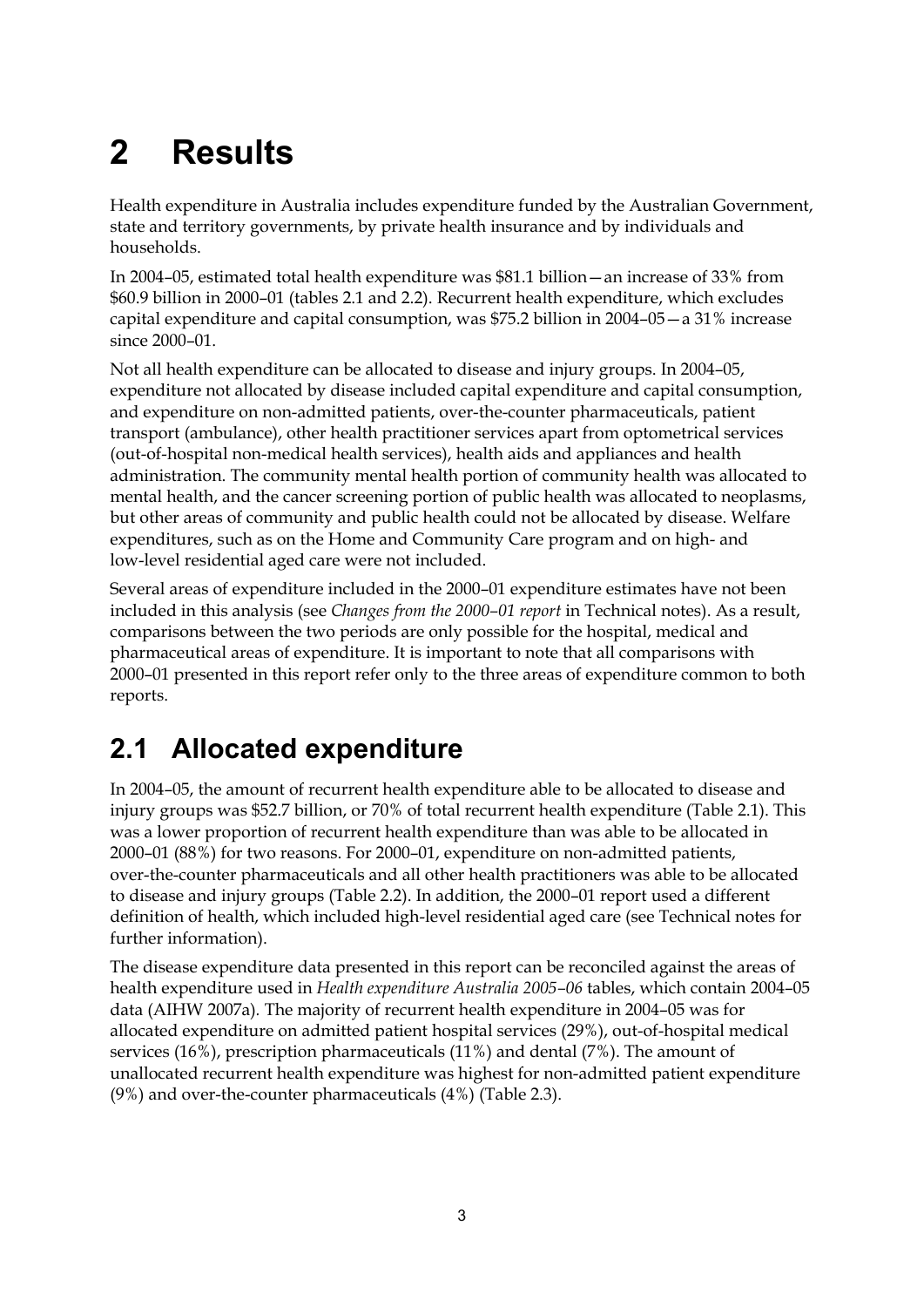<span id="page-12-0"></span>

| <b>Expenditure</b>                                              | 2004-05 | Proportion of total recurrent<br>expenditure (per cent) |
|-----------------------------------------------------------------|---------|---------------------------------------------------------|
| Recurrent health expenditure allocated<br>by disease and injury | 52,660  | 70.0                                                    |
| Unallocated recurrent expenditure                               |         |                                                         |
| Non-admitted patient expenditure                                | 6.944   | 9.2                                                     |
| Over-the-counter pharmaceuticals <sup>(a)</sup>                 | 3.022   | 4.0                                                     |
| Ambulance                                                       | 1,413   | 1.9                                                     |
| Other health practitioners <sup>(b)</sup>                       | 2,574   | 3.4                                                     |
| Aids and appliances                                             | 2,610   | 3.5                                                     |
| Community and public health <sup>(c)</sup>                      | 3.592   | 4.8                                                     |
| Administration                                                  | 2,382   | 3.2                                                     |
| <b>Total unallocated</b>                                        | 22,537  | 30.0                                                    |
| <b>Total recurrent expenditure</b>                              | 75,196  | 100.0                                                   |
| Capital expenditure/outlays                                     | 4,669   | . .                                                     |
| Capital consumption                                             | 1,260   |                                                         |
| <b>Total health expenditure</b>                                 | 81,125  |                                                         |

(a) Also includes injury compensation insurers' payments and some DoHA administered expense items.

(b) Excludes 'optometry' as this has been included in allocated recurrent health expenditure.

(c) Excludes expenditure for community mental health services (\$1,177m) and public health cancer screening (\$222m). *Note:* Components may not add to totals due to rounding.

*Source:* AIHW Health expenditure and Disease expenditure databases.

#### <span id="page-12-1"></span>**Table 2.2: Total health expenditure in Australia, 2000–01 (\$ million)**

| <b>Expenditure</b>                                                     | 2000-01 | Proportion of total recurrent<br>expenditure (per cent) |
|------------------------------------------------------------------------|---------|---------------------------------------------------------|
| <b>Recurrent health expenditure</b><br>allocated by disease and injury | 50,146  | 87.5                                                    |
| Unallocated recurrent expenditure                                      |         |                                                         |
| Ambulance                                                              | 994     | 1.7                                                     |
| Aids and appliances                                                    | 2,108   | 3.7                                                     |
| Community and public health <sup>(a)</sup>                             | 2,123   | 3.7                                                     |
| Administration                                                         | 1,924   | 3.4                                                     |
| Other non-institutional not<br>elsewhere classified <sup>(b)</sup>     | 1       |                                                         |
| <b>Total unallocated</b>                                               | 7,150   | 12.5                                                    |
| <b>Total recurrent expenditure</b>                                     | 57,297  | 100.0                                                   |
| Capital expenditure/outlays                                            | 2,631   | $\sim$                                                  |
| Capital consumption                                                    | 970     | . .                                                     |
| <b>Total health expenditure</b>                                        | 60,897  | $\ddot{\phantom{1}}$                                    |

(a) Excludes expenditure for community mental health services (\$842m) and public health cancer screening (\$130m).

(b) 'Other non-institutional not elsewhere classified' is included in 'Community and public health' for 2004–05.

*Note:* Components may not add to totals due to rounding.

*Source:* AIHW Health expenditure and Disease expenditure databases.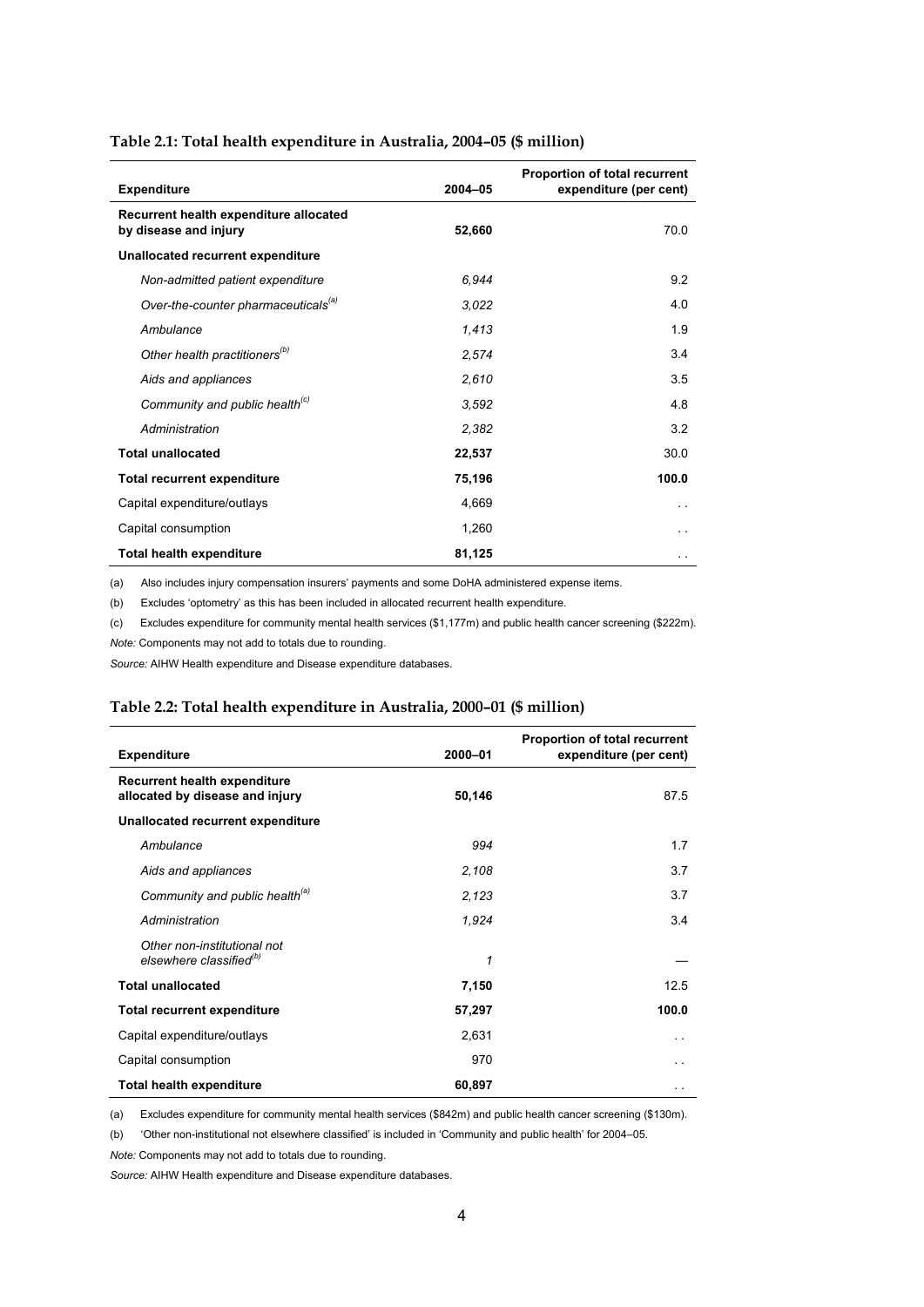|                                                     | 2004-05<br>(\$ million) | <b>Proportion of total</b><br>(per cent) |
|-----------------------------------------------------|-------------------------|------------------------------------------|
| Allocated recurrent health expenditure              |                         |                                          |
| Hospitals                                           | 24,221                  | 32.2                                     |
| Admitted patient hospital services                  | 21,474                  | 28.6                                     |
| Private medical services in-hospital <sup>(a)</sup> | 2,746                   | 3.7                                      |
| Out-of-hospital medical services <sup>(a)</sup>     | 11,900                  | 15.8                                     |
| Unreferred attendances MBS                          | 3,693                   | 4.9                                      |
| Imaging MBS                                         | 1,595                   | 2.1                                      |
| Pathology MBS                                       | 1,397                   | 1.9                                      |
| Specialist and other MBS                            | 2,755                   | 3.7                                      |
| Other medical                                       | 2,460                   | 3.3                                      |
| Pharmaceuticals requiring a prescription            | 8,144                   | 10.8                                     |
| Benefit paid pharmaceuticals <sup>(b)</sup>         | 7,081                   | 9.4                                      |
| Under co-payment prescriptions <sup>(c)</sup>       | 520                     | 0.7                                      |
| Private prescriptions <sup>(c)</sup>                | 543                     | 0.7                                      |
| Other health practitioners (Optometry)              | 218                     | 0.3                                      |
| Dental                                              | 5,064                   | 6.7                                      |
| Community mental health <sup>(d)</sup>              | 1,177                   | 1.6                                      |
| Public health cancer screening <sup>(d)</sup>       | 222                     | 0.3                                      |
| Research                                            | 1,715                   | 2.3                                      |
| Total allocated recurrent health expenditure        | 52,660                  | 70.0                                     |
| Unallocated recurrent health expenditure            |                         |                                          |
| Non-admitted patient expenditure                    | 6,944                   | 9.2                                      |
| Over-the-counter pharmaceuticals <sup>(e)</sup>     | 3,022                   | 4.0                                      |
| Ambulance                                           | 1,413                   | 1.9                                      |
| Other health practitioners (excluding Optometry)    | 2,574                   | 3.4                                      |
| Aids and appliances                                 | 2,610                   | 3.5                                      |
| Other community and public health <sup>(d)</sup>    | 3,592                   | 4.8                                      |
| Administration                                      | 2,382                   | 3.2                                      |
| Total unallocated recurrent health expenditure      | 22,537                  | 30.0                                     |
| <b>Total recurrent expenditure</b>                  | 75,196                  | 100.0                                    |

<span id="page-13-0"></span>**Table 2.3: Total allocated recurrent health expenditure in 2004–05 by type of expenditure with reconciliation to areas of expenditure used in** *Health expenditure Australia 2005–06*

(a) The Health expenditure database category 'Medical services' in *Health expenditure Australia 2005–06* (AIHW 2007a) includes private medical services in hospital as well as out-of-hospital medical services.

(b) Includes PBS and RPBS pharmaceuticals.

(c) The Health expenditure database category 'All other medications' in *Health expenditure Australia 2005–06* (AIHW 2007a) includes under co-payment prescriptions, private prescriptions, and over-the-counter drugs.

(d) The category 'Community health and other' in *Health expenditure Australia 2005–06* (AIHW 2007a) includes community mental health services, while the category 'Public health' includes public health cancer screening. The amount of \$3,592 million in 'Other community and public health' does not include public health cancer screening or community mental health.

(e) Also includes injury compensation insurers' payments and some DoHA-administered expense items.

*Note:* Components may not add to totals due to rounding.

*Source:* AIHW Health expenditure and Disease expenditure databases.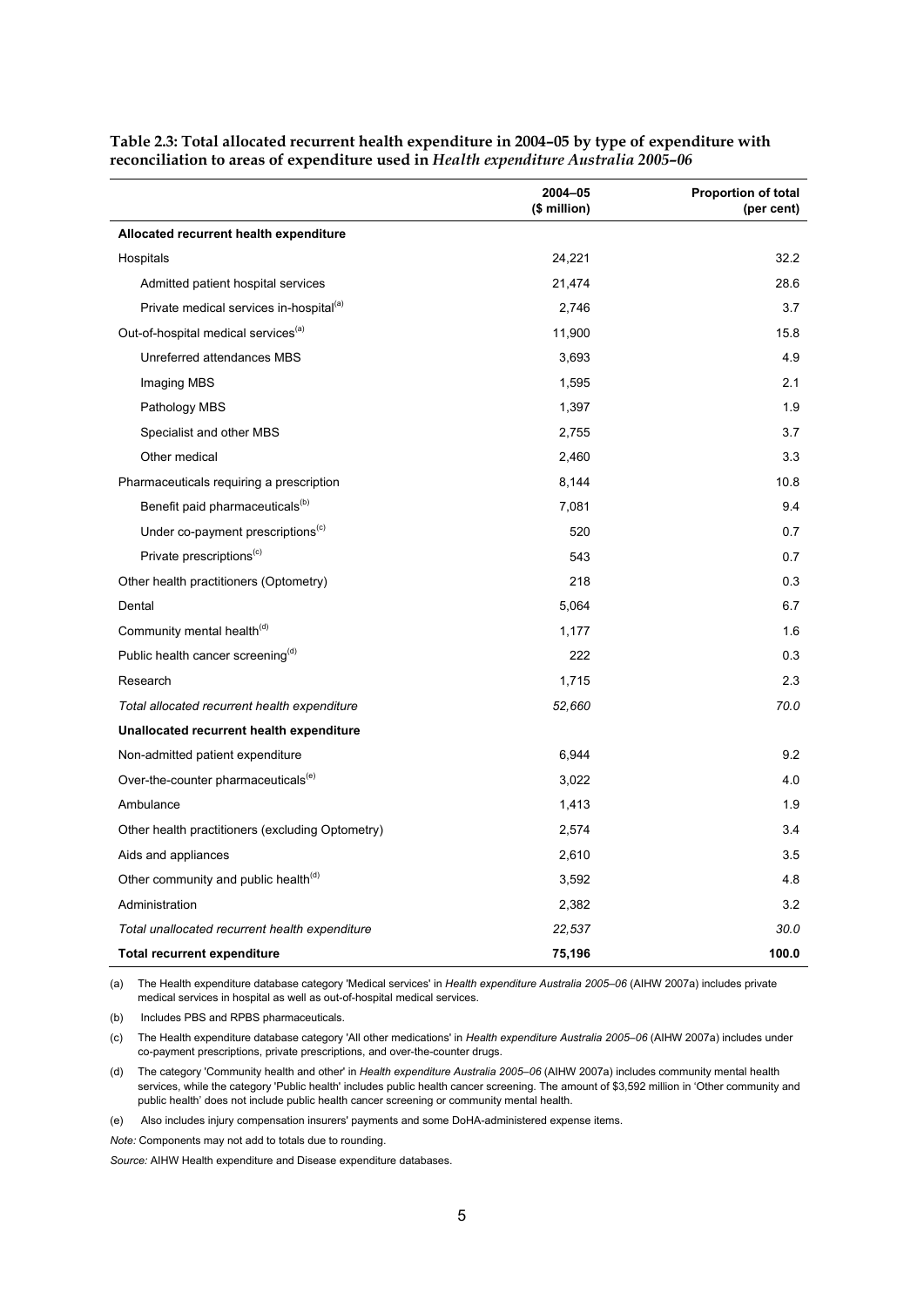### **Disease and injury groups**

Of the \$52.7 billion of recurrent expenditure allocated to disease and injury groups in 2004–05, more than half (57% or \$29.8 billion) was accounted for by the following seven groups (Table 2.4):

- cardiovascular diseases—\$5.9 billion (11% of total allocated health expenditure)
- oral health \$5.3 billion (10%)
- mental disorders \$4.1 billion (8%)
- musculoskeletal diseases—\$4.0 billion (8%)
- neoplasms—\$3.8 billion (7%)
- injuries  $-$  \$3.4 billion  $(7%)$
- respiratory diseases  $-$  \$3.3 billion (6%).

There is no necessary connection between how much is spent on a specific disease and the amount of burden (arising from premature deaths and disability) from that disease.

Oral health, for example, accounted for over 10% of allocated health expenditure in 2004–05, yet is responsible for less than 1% of the total disease and injury burden in Australia. On the other hand, neoplasms consumed 7% of allocated health expenditure, but are responsible for nearly one-fifth (19%) of premature death and disability in Australia (Table 2.4).Why is there no necessary connection between expenditure and burden? The burden estimates are estimates of the health problems that exist in spite of the current prevention and treatment strategies. They do not tell us what the burden would have been if no expenditure was devoted to those diseases.

The current commitment of resources to a particular disease—regardless of its contribution to total burden—may well represent a good investment if, without it, the burden would have been much higher. The only way to assess whether current levels of disease expenditure are 'worth it', is to consider the cost and effectiveness (in terms of burden avoided) of current programs. Such analysis is beyond the scope of this report.

As an example, the mental disorders burden is 13% of the total burden. This does not mean that mental disorders expenditure should be 13% of total expenditure. Policy makers would be required to consider whether there should be an increase in the current 8% of health expenditure spent on mental health, if a proposed new mental health program provides a benefit which exceeds the cost of the new program.

For all diseases combined, 46% of allocated health expenditure was within the hospital sector, 23% of expenditure was for out-of-hospital medical services, 15% for prescription pharmaceuticals, 10% for dental services, 3% for research and 3% for community mental health, public health cancer screening and optometrical services combined (Table 2.4).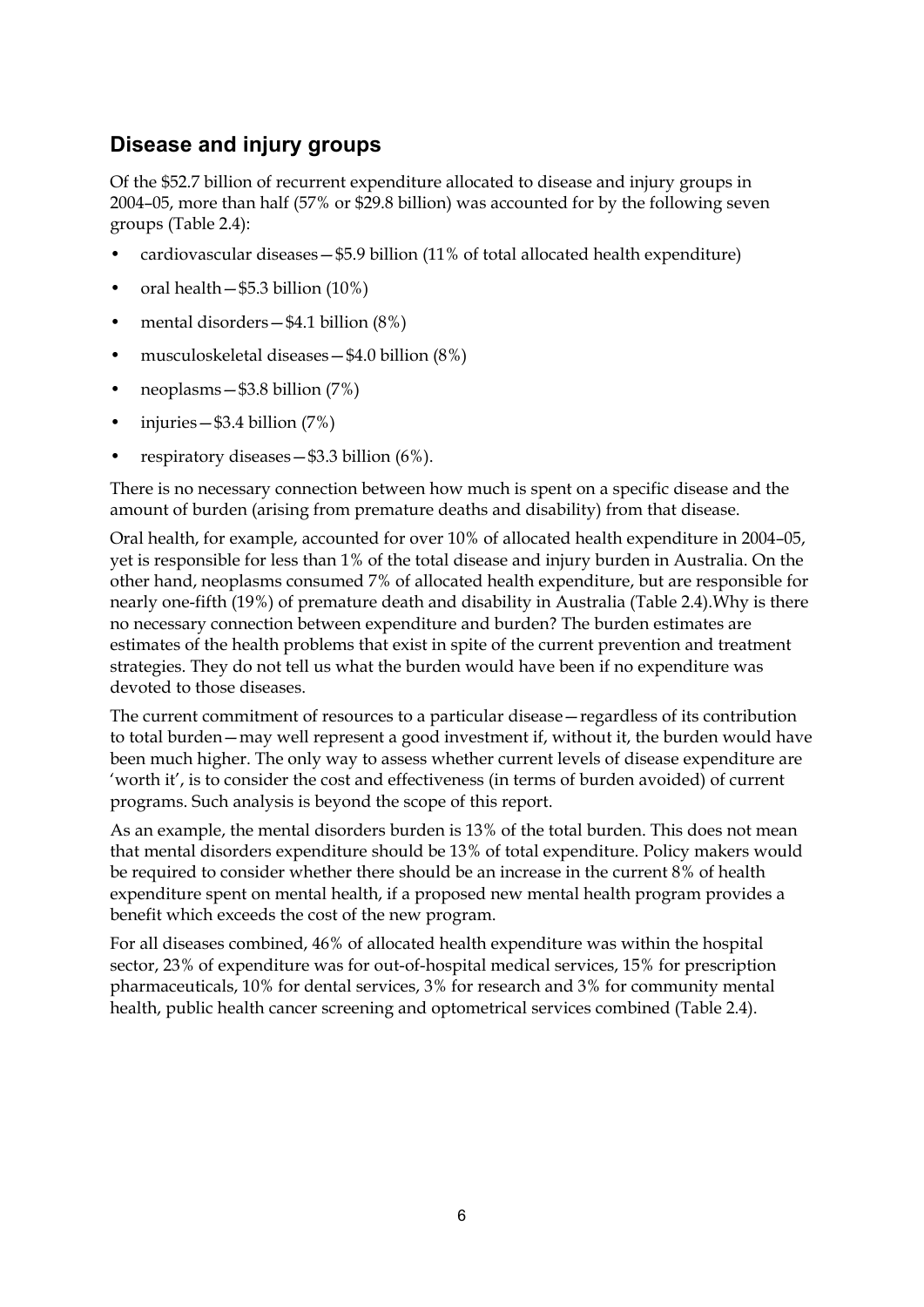| $\sim$ $\sim$ $\sim$                                                                                                                                                                                                           |
|--------------------------------------------------------------------------------------------------------------------------------------------------------------------------------------------------------------------------------|
|                                                                                                                                                                                                                                |
|                                                                                                                                                                                                                                |
|                                                                                                                                                                                                                                |
|                                                                                                                                                                                                                                |
|                                                                                                                                                                                                                                |
|                                                                                                                                                                                                                                |
|                                                                                                                                                                                                                                |
| l                                                                                                                                                                                                                              |
|                                                                                                                                                                                                                                |
| ゚                                                                                                                                                                                                                              |
|                                                                                                                                                                                                                                |
|                                                                                                                                                                                                                                |
|                                                                                                                                                                                                                                |
|                                                                                                                                                                                                                                |
|                                                                                                                                                                                                                                |
| ;;<br>;                                                                                                                                                                                                                        |
|                                                                                                                                                                                                                                |
|                                                                                                                                                                                                                                |
|                                                                                                                                                                                                                                |
|                                                                                                                                                                                                                                |
|                                                                                                                                                                                                                                |
|                                                                                                                                                                                                                                |
| l                                                                                                                                                                                                                              |
|                                                                                                                                                                                                                                |
|                                                                                                                                                                                                                                |
|                                                                                                                                                                                                                                |
|                                                                                                                                                                                                                                |
|                                                                                                                                                                                                                                |
|                                                                                                                                                                                                                                |
|                                                                                                                                                                                                                                |
|                                                                                                                                                                                                                                |
| エー・コート きょう アライカ えきかくそう クラクシャー                                                                                                                                                                                                  |
|                                                                                                                                                                                                                                |
| ;<br>;<br>;                                                                                                                                                                                                                    |
| .<br>;<br>!                                                                                                                                                                                                                    |
|                                                                                                                                                                                                                                |
|                                                                                                                                                                                                                                |
|                                                                                                                                                                                                                                |
|                                                                                                                                                                                                                                |
|                                                                                                                                                                                                                                |
|                                                                                                                                                                                                                                |
| in the contract of the contract of the contract of the contract of the contract of the contract of the contract of the contract of the contract of the contract of the contract of the contract of the contract of the contrac |
|                                                                                                                                                                                                                                |
|                                                                                                                                                                                                                                |
|                                                                                                                                                                                                                                |
|                                                                                                                                                                                                                                |
|                                                                                                                                                                                                                                |
|                                                                                                                                                                                                                                |
|                                                                                                                                                                                                                                |
|                                                                                                                                                                                                                                |
| l                                                                                                                                                                                                                              |
|                                                                                                                                                                                                                                |
|                                                                                                                                                                                                                                |
|                                                                                                                                                                                                                                |
| alth e                                                                                                                                                                                                                         |
|                                                                                                                                                                                                                                |
|                                                                                                                                                                                                                                |
|                                                                                                                                                                                                                                |
|                                                                                                                                                                                                                                |
|                                                                                                                                                                                                                                |
|                                                                                                                                                                                                                                |
|                                                                                                                                                                                                                                |
|                                                                                                                                                                                                                                |
|                                                                                                                                                                                                                                |
|                                                                                                                                                                                                                                |
|                                                                                                                                                                                                                                |
|                                                                                                                                                                                                                                |
|                                                                                                                                                                                                                                |
|                                                                                                                                                                                                                                |

<span id="page-15-0"></span>

| Disease group                                                                                                                                                                                                                                                                                                                                                 | Admitted<br>patients <sup>(a)</sup> | services<br>Out-of-<br>hospital<br>medical | services<br>rical and<br>dental<br><b>Optomet</b> | Prescription<br>pharmaceu-<br>ticals <sup>(b)(c)</sup> | health $^{(d)}$<br>Community<br>and public | Research       | expenditure<br>allocated by<br>disease<br>Total | allocated<br>expenditure<br>Per cent of total | $2003^{(e)}$<br>Per cent of<br>DALY <sub>s</sub> in |
|---------------------------------------------------------------------------------------------------------------------------------------------------------------------------------------------------------------------------------------------------------------------------------------------------------------------------------------------------------------|-------------------------------------|--------------------------------------------|---------------------------------------------------|--------------------------------------------------------|--------------------------------------------|----------------|-------------------------------------------------|-----------------------------------------------|-----------------------------------------------------|
| Infectious & parasitic                                                                                                                                                                                                                                                                                                                                        | 482                                 | 451                                        |                                                   | 199                                                    |                                            | 184            | 1,315                                           | 2.5                                           | $\ddot{ }$ :                                        |
| Respiratory                                                                                                                                                                                                                                                                                                                                                   | 1,477                               | 1,039                                      |                                                   | 725                                                    |                                            | ගි             | 3,311                                           | ვ<br>ნ                                        | $\frac{4}{3}$                                       |
| Maternal conditions                                                                                                                                                                                                                                                                                                                                           | 1,539                               | 116                                        |                                                   |                                                        |                                            | 5              | 1,671                                           | s.s                                           | $\overline{c}$                                      |
| Neonatal causes                                                                                                                                                                                                                                                                                                                                               | 422                                 | 20                                         |                                                   |                                                        |                                            | 5              | 455                                             | ္ပီ                                           | م.<br>ب                                             |
| Neoplasms                                                                                                                                                                                                                                                                                                                                                     | 2,381                               | 570                                        |                                                   | 236                                                    | 222                                        | 378            | 3,787                                           |                                               | 19.4                                                |
| Diabetes mellitus                                                                                                                                                                                                                                                                                                                                             | 371                                 | 288                                        |                                                   | 275                                                    |                                            | 55             | 989                                             |                                               | 5.5                                                 |
| Endocrine, nutritional and metabolic                                                                                                                                                                                                                                                                                                                          | 448                                 | 500                                        |                                                   | 1,042                                                  |                                            | $\frac{0}{1}$  | 2,100                                           | $\frac{4}{1}$                                 | Ξ                                                   |
| Mental disorders                                                                                                                                                                                                                                                                                                                                              | 1,411                               | 538                                        |                                                   | 854                                                    | 1,177                                      | $\frac{48}{5}$ | 4,128                                           | $\overline{78}$                               | 13.3                                                |
| Nervous system disorders                                                                                                                                                                                                                                                                                                                                      | 985                                 | 29                                         | $\frac{8}{2}$                                     | 464                                                    |                                            | ନ୍ଥି           | 2,739                                           | 52                                            | $\frac{9}{11}$                                      |
| Alzheimer's and other dementias                                                                                                                                                                                                                                                                                                                               | 169                                 | $\mathfrak{Z}$                             |                                                   | 5                                                      |                                            | 35             | 327                                             | 0.6                                           | 3.6                                                 |
| Other nervous system                                                                                                                                                                                                                                                                                                                                          | 816                                 | 750                                        | 218                                               | 373                                                    |                                            | 256            | 2,412                                           | 4.6                                           | 83                                                  |
| Cardiovascular                                                                                                                                                                                                                                                                                                                                                | 3,009                               | 1,133                                      |                                                   | 1,636                                                  |                                            | 164            | 5,942                                           | <u>بہ</u>                                     | $\frac{0}{8}$                                       |
| Digestive system                                                                                                                                                                                                                                                                                                                                              | 1,849                               | 447                                        |                                                   | 764                                                    |                                            | $\frac{8}{3}$  | 3,107                                           | 53                                            | 22                                                  |
| Genitourinary                                                                                                                                                                                                                                                                                                                                                 | 1,431                               | 779                                        |                                                   | Ξ                                                      |                                            | 24             | 2,345                                           | 45                                            | 25                                                  |
| Skin diseases                                                                                                                                                                                                                                                                                                                                                 | 398                                 | 54<br>4                                    |                                                   | 102                                                    |                                            | చ              | 966                                             | $\frac{8}{1}$                                 | $\frac{8}{2}$                                       |
| Musculoskeletal                                                                                                                                                                                                                                                                                                                                               | 2,003                               | 1,181                                      |                                                   | 680                                                    |                                            | 92             | 3,956                                           | 7.5                                           | $\frac{0}{4}$                                       |
| Congenital anomalies                                                                                                                                                                                                                                                                                                                                          | 209                                 | $\overline{24}$                            |                                                   | N                                                      |                                            | 54             | 290                                             | 0.6                                           | $\frac{3}{2}$                                       |
| Oral health                                                                                                                                                                                                                                                                                                                                                   | 186                                 | 22                                         | 5,064                                             | ဖ                                                      |                                            | 27             | 5,305                                           | $\frac{1}{2}$                                 | $\frac{6}{2}$                                       |
| Injuries                                                                                                                                                                                                                                                                                                                                                      | 2,422                               | 845                                        |                                                   | 124                                                    |                                            | $\dot{4}$      | 3,405                                           | 65                                            | $\overline{70}$                                     |
| Signs, symptoms, ill-defined conditions<br>and other contact with health system <sup>(f)</sup>                                                                                                                                                                                                                                                                | 3,195                               | 2,712                                      | $\vdots$                                          | 919                                                    |                                            | 22             | 6,848                                           | 13.0                                          | $\sim$                                              |
| <b>Total</b>                                                                                                                                                                                                                                                                                                                                                  | 24,221                              | 11,900                                     | 5,282                                             | 8,144                                                  | 1,399                                      | 1,715          | 52,660                                          | 100.0                                         | 100.0                                               |
| Includes all pharmaceuticals for which a prescription is needed, including benefit-paid prescriptions, private prescriptions and under co-payment prescriptions<br>Includes public and private acute hospitals, and psychiatric hospitals. Also includes medical services provided to private admitted patients in hospital<br>$\widehat{e}$<br>$\widehat{a}$ |                                     |                                            |                                                   |                                                        |                                            |                |                                                 |                                               |                                                     |

Excludes over-the-counter medicaments such as vitamins and minerals, patent medicines, first aid and wound care products, analgesics, feminine hygiene products, cold sore preparations, and a number<br>of complementary health (c) Excludes over-the-counter medicaments such as vitamins and minerals, patent medicines, first aid and wound care products, analgesics, feminine hygiene products, cold sore preparations, and a number  $\widehat{\mathbf{c}}$ 

of complementary health products that are sold in both pharmacies and other retail outlets.

Comprises expenditure on community mental health services and public health cancer screening programs. (d) Comprises expenditure on community mental health services and public health cancer screening programs.

'Disability-adjusted life years' (DALYs) comprise years lost due to premature death and years of 'healthy life' lost due to disability (Begg et al. 2007). (e) 'Disability-adjusted life years' (DALYs) comprise years lost due to premature death and years of 'healthy life' lost due to disability (Begg et al. 2007).

'Signs, symptoms and ill-defined conditions' includes diagnostic and other services for signs, symptoms and ill-defined conditions where the cause of the problem is unknown. 'Other contact with the health<br>system' includes (f) 'Signs, symptoms and ill-defined conditions' includes diagnostic and other services for signs, symptoms and ill-defined conditions where the cause of the problem is unknown. 'Other contact with the health system' includes fertility control, reproduction and development; elective cosmetic surgery; general prevention, screening and health examination; and treatment and aftercare for unspecified disease.  $\widehat{\mathbb{E}}\ \widehat{\mathbb{E}}\ \widehat{\mathbb{E}}$ 

Note: The total expenditure and proportions presented in this table are not comparable with total expenditure and proportions from 2000–01 due to the exclusion of a number of areas of expenditure from the 2004–05 estimates Note: The total expenditure and proportions presented in this table are not comparable with total expenditure and proportions from 2000-01 due to the exclusion of a number of areas of expenditure from the 2004-05 estimates (see *Changes from 2000–01 report* in Technical notes).

Source: AIHW Disease expenditure database; Begg et al. 2007. *Source:* AIHW Disease expenditure database; Begg et al. 2007.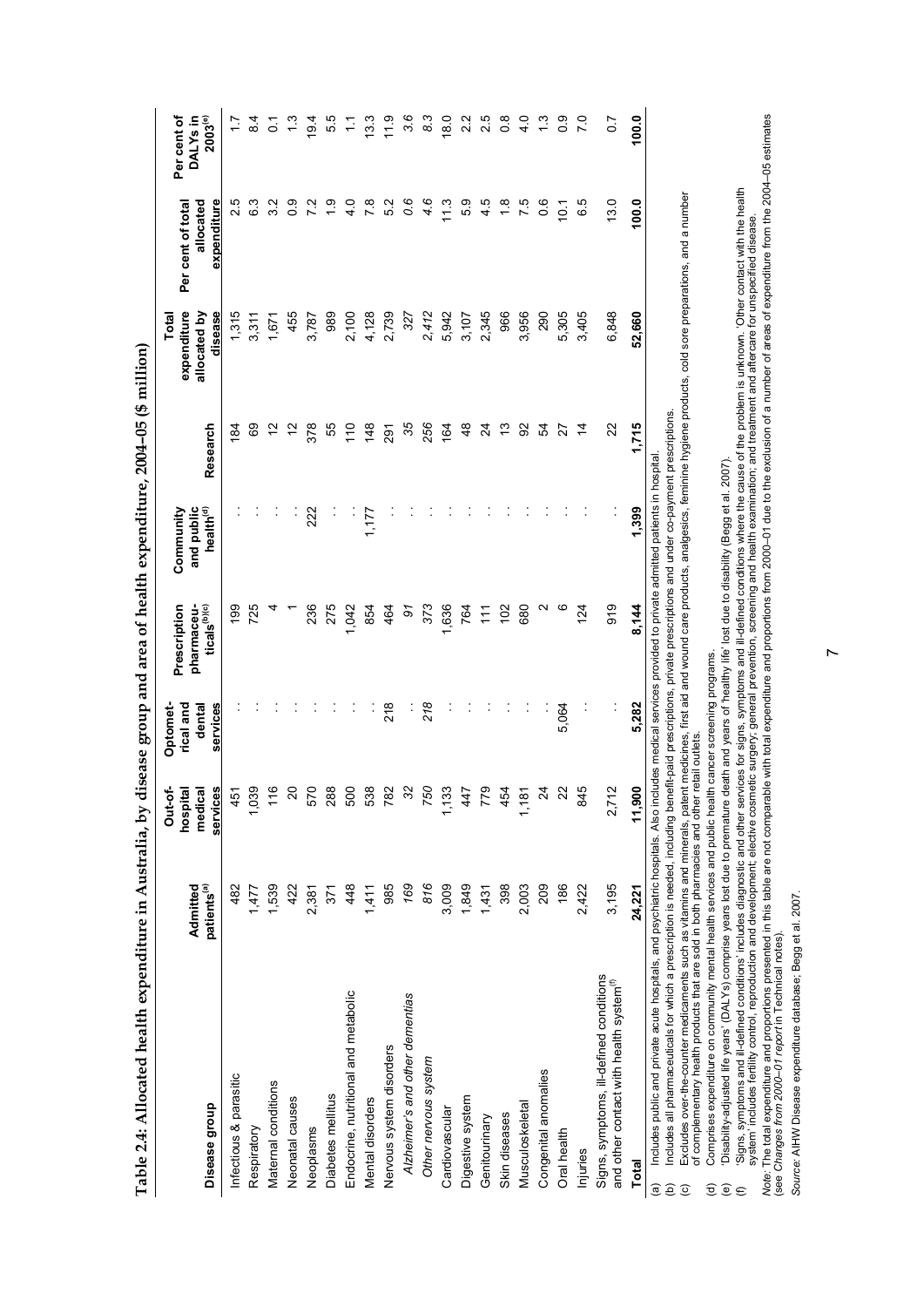## <span id="page-16-0"></span>**2.2 Expenditure on National Health Priority Area conditions**

The National Health Priority Areas (NHPAs) initiative is a collaborative effort involving the Australian Government and state and territory governments. It seeks to focus public attention and health policy on those areas that are considered to contribute significantly to the burden of disease in Australia, and for which there is potential for health gain. The NHPAs agreed by the Australian Health Ministers are: cardiovascular health, mental health, musculoskeletal diseases, cancer control (neoplasms), injury prevention and control, diabetes mellitus and asthma. Together, the NHPAs accounted for \$22.8 billion, or 43% of total allocated health expenditure in 2004–05 (Table 2.5).

|                                              | Disease expenditure<br>(\$ million) | Each NHPA as per<br>cent of total | Per cent of total NHPA<br>expenditure |
|----------------------------------------------|-------------------------------------|-----------------------------------|---------------------------------------|
| Cardiovascular                               | 5,942                               | 11.3                              | 26.0                                  |
| Mental disorders                             | 4,128                               | 7.8                               | 18.1                                  |
| Musculoskeletal                              | 3.956                               | 7.5                               | 17.3                                  |
| Neoplasms                                    | 3,787                               | 7.2                               | 16.6                                  |
| Injuries                                     | 3,405                               | 6.5                               | 14.9                                  |
| Diabetes mellitus                            | 989                                 | 1.9                               | 4.3                                   |
| Asthma                                       | 606                                 | 1.2                               | 2.7                                   |
| <b>Total by NHPAs</b>                        | 22,814                              | 43.3                              | 100.0                                 |
| All other causes                             | 29,846                              | 56.7                              |                                       |
| <b>Total allocated health</b><br>expenditure | 52,660                              | 100.0                             |                                       |

<span id="page-16-1"></span>**Table 2.5: Expenditure on NHPAs as a proportion of allocated health expenditure, 2004–05** 

*Note:* The total expenditure and proportions presented in this table are not comparable with those from 2000–01 due to the exclusion of a number of areas of expenditure from the 2004–05 estimates (see *Changes from 2000–01 report* in Technical notes).

*Source:* AIHW Disease expenditure database.

Five of the seven NHPAs were ranked within the top seven groups of allocated expenditure listed in Section 2.1—cardiovascular diseases, mental disorders, musculoskeletal diseases, neoplasms and injuries. The sixth, diabetes mellitus, ranked fourteenth (Table 2.4) (\$1.0 billion, or 2% of allocated expenditure). Diabetes is also a cause of other diseases, such as cardiovascular and renal diseases, so total allocated health expenditure attributable to diabetes would be greater than its \$1.0 billion in direct allocated expenditure, if expenditure related to those diabetes-related diseases were included. Asthma is the seventh NHPA. It is contained within the respiratory diseases group and accounted for \$0.6 billion, or 1% of allocated health expenditure.

Over a quarter (26%) of total allocated expenditure on NHPAs was spent on cardiovascular diseases. A much lower proportion was spent on diabetes (4%) and asthma (3%) (Figure 2.1).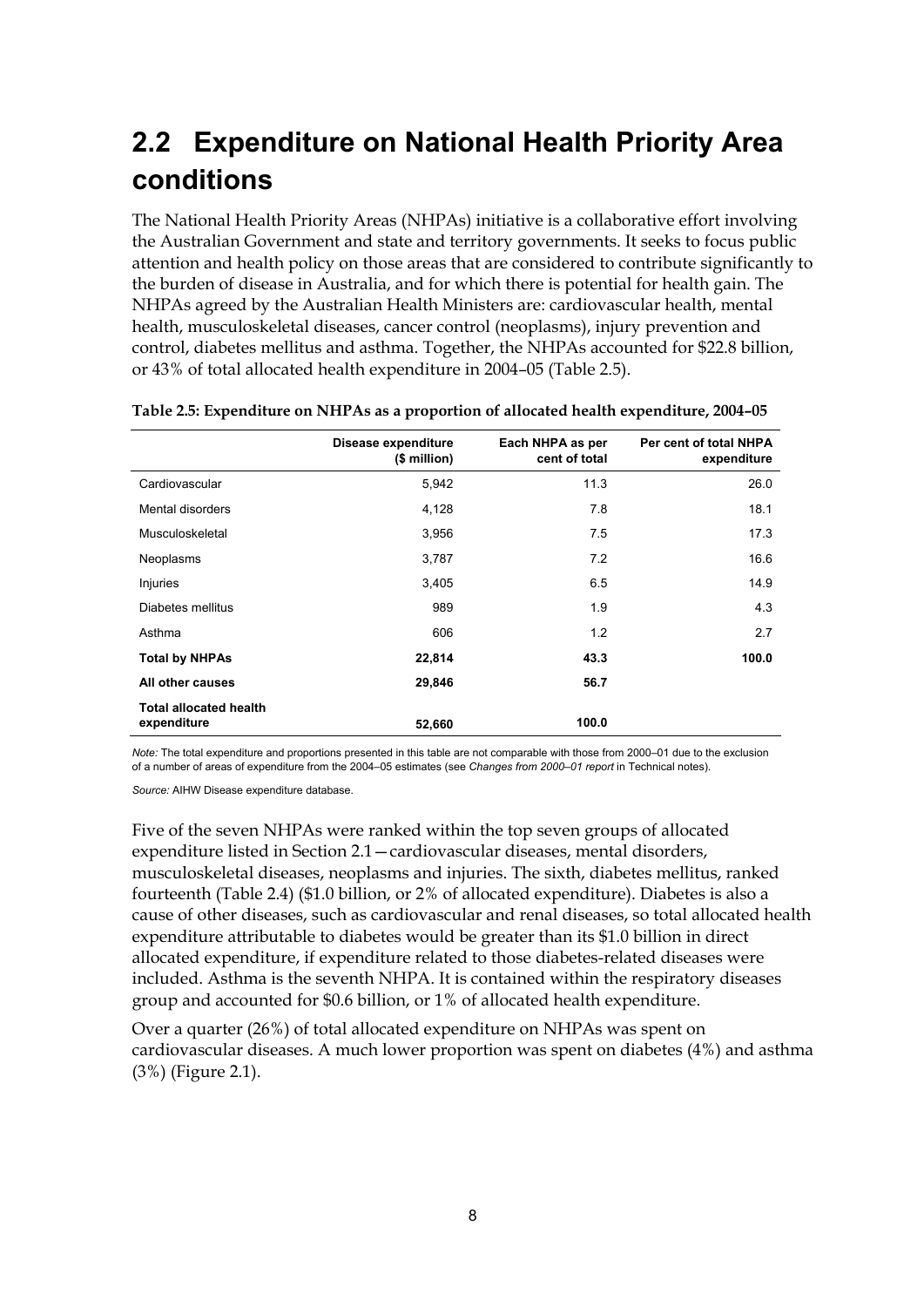

### <span id="page-17-0"></span>**Area of health expenditure**

For most NHPAs, allocated expenditure on admitted patient services was higher than on out-of-hospital medical services or prescription pharmaceuticals (Table 2.6; Figure 2.2). This was particularly the case for ischaemic heart disease, injuries and neoplasms. In contrast, allocated expenditure for depression and anxiety and asthma was higher on prescription pharmaceuticals (\$503 million and \$358 million respectively) than on admitted patient hospital services or out-of-hospital medical services. Such expenditures reflect not only the chronic nature of these diseases but also the nature of their treatment. There were differences in how much was spent on each type of health service when comparing the NHPAs to all disease and injury groups. In 2004–05, allocated health system expenditure for the seven NHPAs on admitted patient services (51% of all NHPA expenditure) was higher than for all diseases (46%), as was pharmaceutical expenditure (18% and 16% respectively) (Table 2.6). In contrast, allocated expenditure on NHPAs for out-of-hospital medical services (21%), which include consultations with general practitioners (GPs) and specialists, and pathology and diagnostic imaging services, was lower than that for all diseases (23%).

Analysed from a different perspective, allocated expenditure on pharmaceuticals for all diseases was \$8.1 billion — just over half of this was for the seven NHPAs  $(51\%)$  — whereas less than half of allocated expenditure on out-of-hospital medical services was spent on NHPAs (39%). Thus, the NHPA disease and injury groups are more likely to have higher pharmaceutical costs than out-of-hospital medical services costs compared to all disease and injury groups.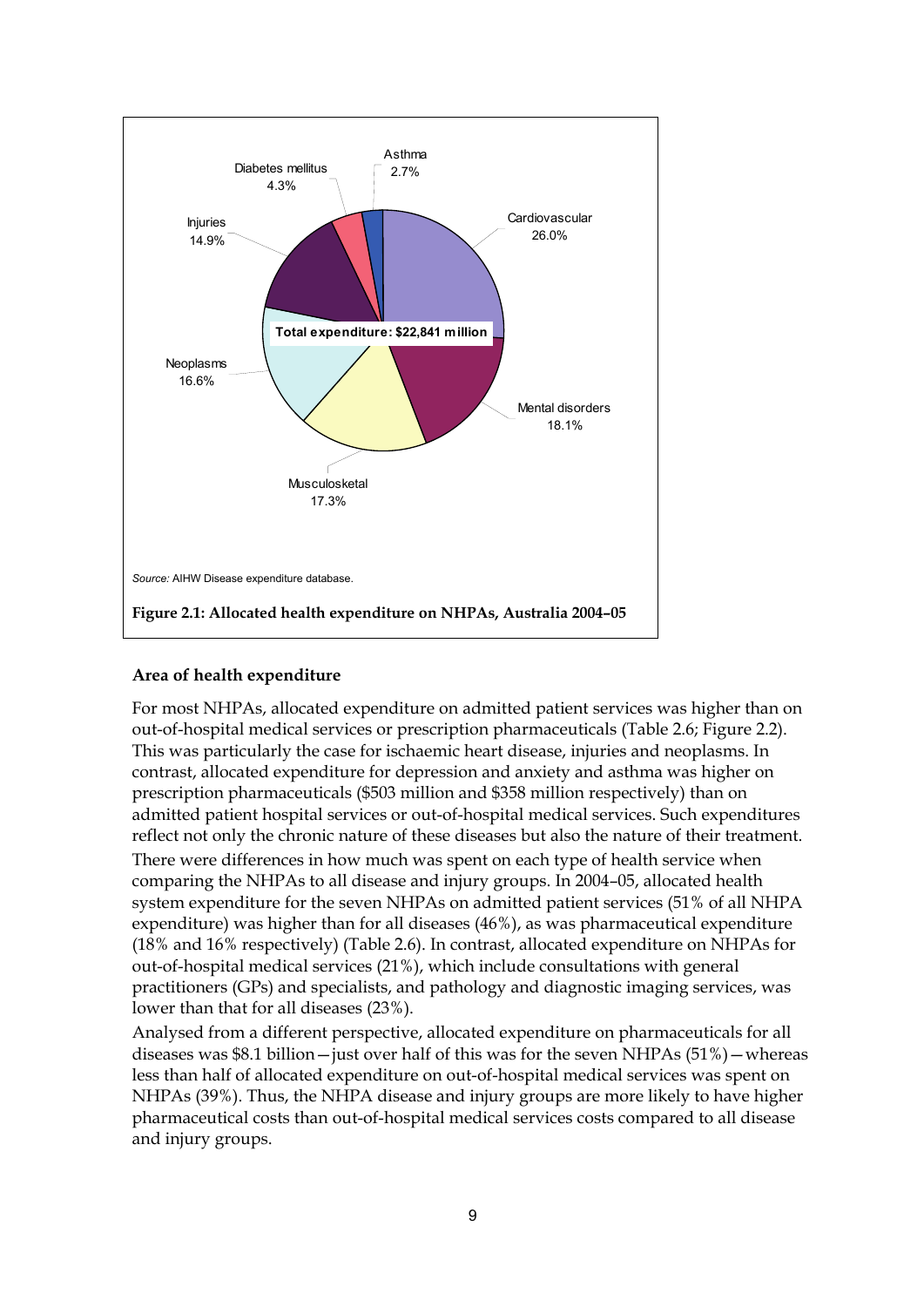| penditure on National Health Priority Areas, by area of expenditure, 2004-05 (\$ million) | Out_of hoe nited Ontomotrical Drogorintion Community |
|-------------------------------------------------------------------------------------------|------------------------------------------------------|

 $\overline{\phantom{a}}$ 

<span id="page-18-0"></span>

|                                                                                                                                                              | Admitted                | Out-of-hospital<br>medical | Optometrical<br>and dental | Prescription<br>pharma-     | and public<br>Community        |           |              |
|--------------------------------------------------------------------------------------------------------------------------------------------------------------|-------------------------|----------------------------|----------------------------|-----------------------------|--------------------------------|-----------|--------------|
| Disease group                                                                                                                                                | patients <sup>(a)</sup> | services                   | services                   | ceuticals <sup>(b)(c)</sup> | $\mathsf{health}^\mathrm{(d)}$ | Research  | <b>Total</b> |
| All cardiovascular diseases                                                                                                                                  | 3,009                   | 1,133                      |                            | 1,636                       |                                | 164       | 5,942        |
| Ischaemic heart disease                                                                                                                                      | 1,306                   | 177                        |                            | 287                         |                                | 5         | 1,820        |
| Stroke                                                                                                                                                       | 414                     | 44                         |                            | 62                          |                                | 15        | 535          |
| Other conditions                                                                                                                                             | 1,289                   | 912                        |                            | 1,288                       |                                | 8         | 3,587        |
| All mental disorders                                                                                                                                         | 1,411                   | 538                        |                            | 854                         | 1,177                          | 148       | 4,128        |
| Depression and anxiety                                                                                                                                       | 324                     | 292                        |                            | 503                         | 229                            | 59        | 1,407        |
| Other conditions                                                                                                                                             | 1,088                   | 246                        |                            | 350                         | 948                            | 89        | 2,721        |
| Musculoskeletal conditions                                                                                                                                   | 2,003                   | 1,187                      |                            | 680                         |                                | 92        | 3,956        |
| <b>Arthritis</b>                                                                                                                                             | 933                     | 233                        |                            | 198                         |                                | 3         | 1,396        |
| Other conditions                                                                                                                                             | 1,070                   | 948                        |                            | 483                         |                                | 59        | 2,560        |
| Neoplasms                                                                                                                                                    | 2,381                   | 570                        |                            | 236                         | 222                            | 378       | 3,787        |
| Injuries                                                                                                                                                     | 2,422                   | 845                        |                            | 124                         |                                | $\dot{4}$ | 3,405        |
| Diabetes mellitus                                                                                                                                            | 371                     | 288                        |                            | 275                         |                                | 55        | 989          |
| Asthma <sup>(e)</sup>                                                                                                                                        | 88                      | 138                        |                            | 358                         |                                | చ         | 606          |
| <b>Total NHPAs</b>                                                                                                                                           | 11,697                  | 4,692                      |                            | 4,163                       | 1,399                          | 863       | 22,814       |
| Per cent of NHPA total                                                                                                                                       | 513                     | 20.6                       |                            | 18.2                        | $\overline{6}$ .               | 38        | 100.0        |
| NHPAs as per cent of all diseases                                                                                                                            | 48.3                    | 39.4                       |                            | 51.1                        | 100.0                          | 503       | 43.3         |
| All diseases                                                                                                                                                 | 24,221                  | 11,900                     | 5,282                      | 8.144                       | 1,399                          | 1.715     | 52,660       |
| Per cent of all diseases total                                                                                                                               | 46.0                    | 22.6                       | 10.0                       | 15.5                        | 2.7                            | 3.3       | 100.0        |
| (a) Includes public and private acute hospitals, and psychiatric hospitals. Also includes medical services provided to private admitted patients in hospital |                         |                            |                            |                             |                                |           |              |

Includes all pharmaceuticals for which a prescription is needed, including benefit-paid prescriptions, private prescriptions and under co-payment prescriptions. (b) Includes all pharmaceuticals for which a prescription is needed, including benefit-paid prescriptions, private prescriptions and under co-payment prescriptions.  $\ddot{e}$ 

Excludes over-the-counter medicaments such as vitamins and minerals, patent medicines, first aid and wound care products, analgesics, feminine hygiene products, cold sore preparations, and<br>a number of complementary health (c) Excludes over-the-counter medicaments such as vitamins and minerals, patent medicines, first aid and wound care products, analgesics, feminine hygiene products, cold sore preparations, and a number of complementary health products that are sold in both pharmacies and other retail outlets.  $\ddot{c}$ 

Comprises expenditure on community mental health services and public health cancer screening programs. (d) Comprises expenditure on community mental health services and public health cancer screening programs.  $\widehat{\sigma}$ 

(e) Part of respiratory disease category. (e) Part of respiratory disease category.

Source: AIHW Disease expenditure database. *Source:* AIHW Disease expenditure database.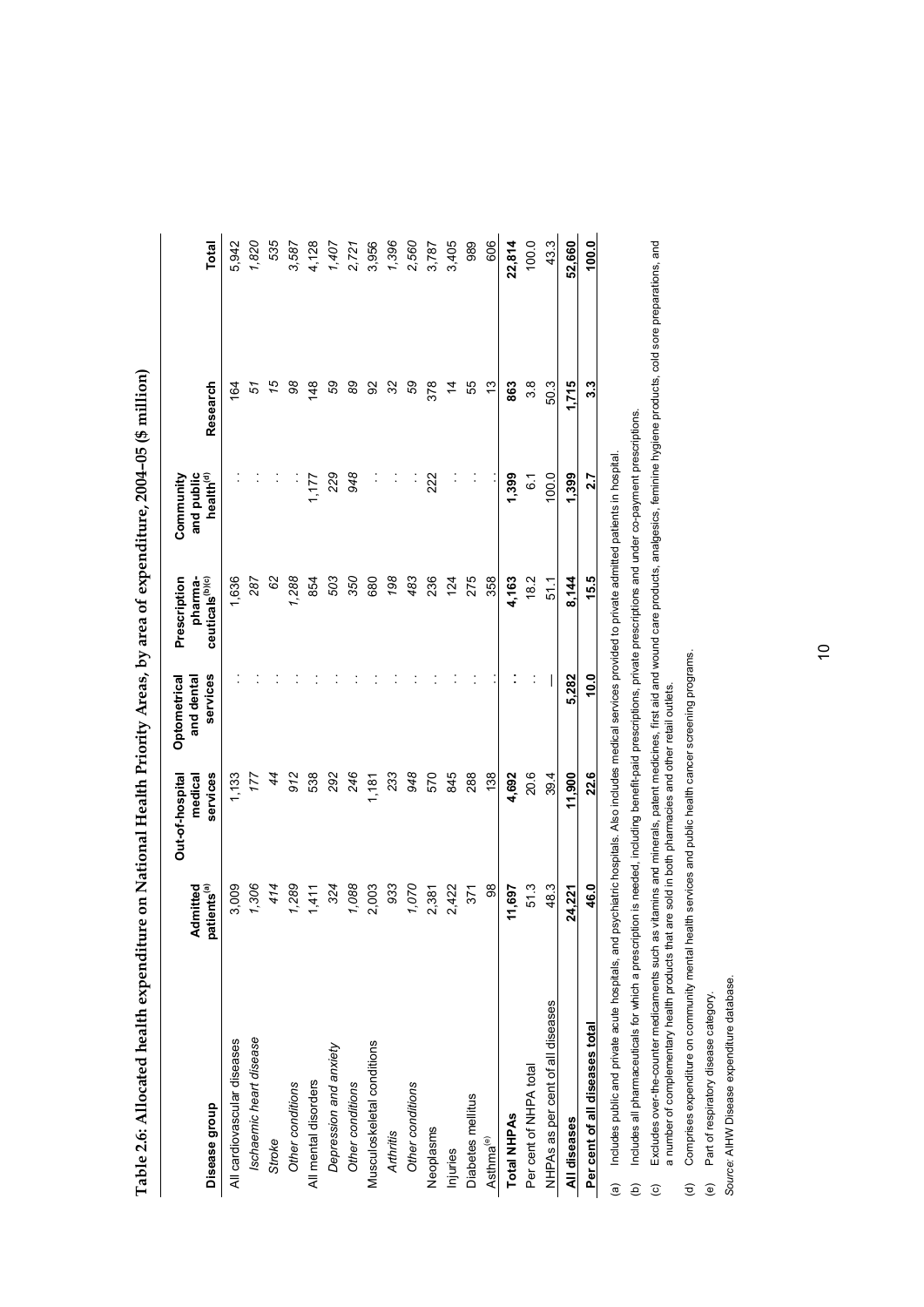

<span id="page-19-0"></span>Just over half (51%) of allocated expenditure on musculoskeletal conditions occurred in hospitals (Table 2.6 and Figure 2.3). This was even more likely when the condition was arthritis, for which over two-thirds (67%) of allocated expenditure was for treatments undertaken in hospitals, such as hip and knee replacement operations. Over 28% of allocated expenditure for mental health was for community-based mental health programs (Table 2.6).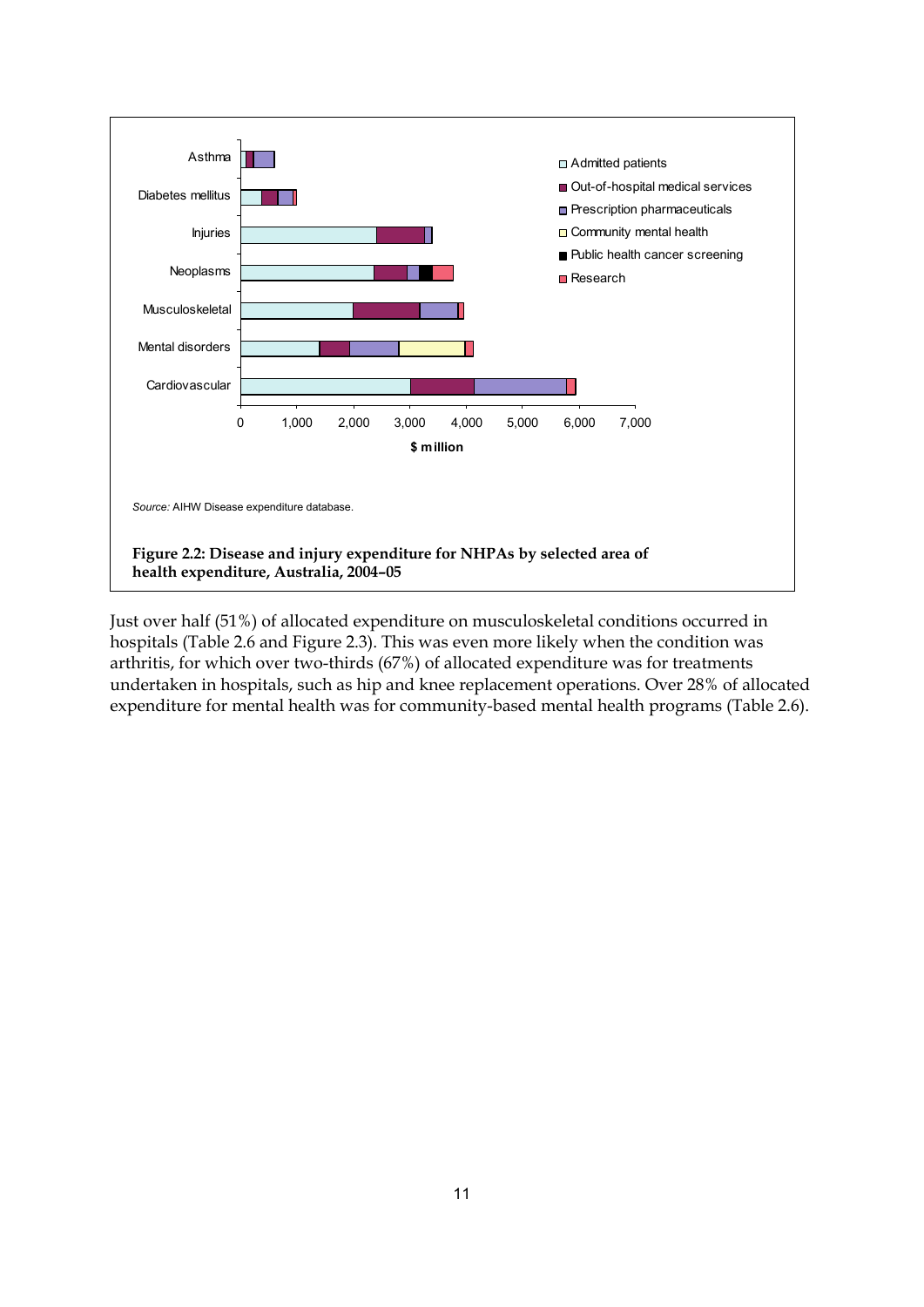

### <span id="page-20-2"></span><span id="page-20-0"></span>**2.3 Expenditure by age and sex**

In 2004–05, of health system expenditure that could be allocated by disease, almost one-fifth (18%) more was spent on females than on males—\$28.6 billion compared with \$24.1 billion. When maternal conditions are excluded, allocated expenditure for females was \$26.9 billion, or 11% higher than for males (Table 2.7).

Health care costs are generally higher in the older age groups—\$8.0 billion in allocated health expenditure was for those aged 75 to 84 years (Figure 2.4)—because of the higher levels of chronic diseases and greater number of people with life-threatening illnesses in these age groups. The lower expenditure for those aged 85 years and over reflects the smaller number of people in this age group. The greatest difference between the sexes occurs in the 25–34 year age group, when women are in their child bearing years. Expenditure for females in this age group was \$3.5 billion, compared to \$2.0 billion for males (Table 2.7).

|                            | Age (years) |          |           |           |           |           |           |           |       |       |        |
|----------------------------|-------------|----------|-----------|-----------|-----------|-----------|-----------|-----------|-------|-------|--------|
|                            | $0 - 4$     | $5 - 14$ | $15 - 24$ | $25 - 34$ | $35 - 44$ | $45 - 54$ | $55 - 64$ | $65 - 74$ | 75-84 | $85+$ | Total  |
| Male                       | 1.265       | 1.175    | 1.851     | 1,976     | 2,300     | 2,895     | 3.801     | 4.029     | 3.732 | 1.085 | 24,109 |
| Female                     | 994         | 1.048    | 2.690     | 3,477     | 3,149     | 3,401     | 3.715     | 3.899     | 4,298 | 1.880 | 28,551 |
| Female<br>(excl. Maternal) | 994         | 1.048    | 2,345     | 2,495     | 2,809     | 3,397     | 3.714     | 3.899     | 4.298 | 1.880 | 26,880 |
| All persons                | 2,259       | 2,223    | 4,541     | 5,453     | 5,448     | 6,296     | 7,516     | 7,929     | 8,030 | 2,965 | 52,660 |

<span id="page-20-1"></span>

| Table 2.7: Allocated health expenditure by age and sex, Australia, 2004-05 (\$ million) |  |  |
|-----------------------------------------------------------------------------------------|--|--|
|                                                                                         |  |  |

*Source*: AIHW Disease expenditure database.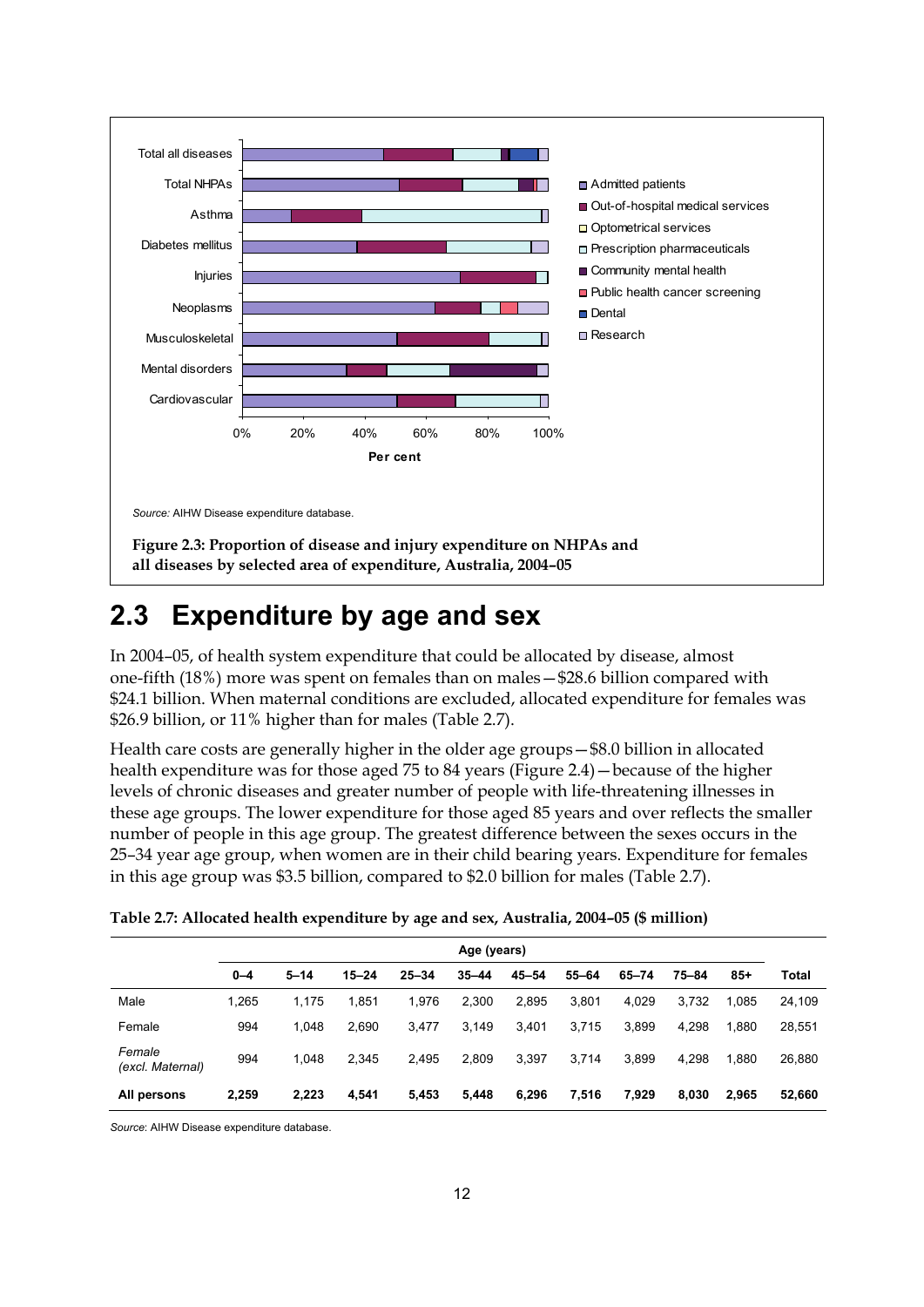Analysing allocated health expenditure on a per person basis removes the effect of variation in age group size. For example, expenditure for adults aged 65–74 years was only 5% more than adults aged 55–64 years (\$7.9 billion and \$7.5 billion respectively) (Table 2.7). However, on a per person basis, adults aged 65–74 years were responsible for 66% more of the expenditure (\$5,714) compared to the younger age group (\$3,443) (Table 2.8).



<span id="page-21-0"></span>In 2004–05, allocated expenditure per person was \$2,618 for females (excluding maternal conditions), which was 10% higher than the \$2,380 for males (Table 2.8). When maternal conditions are included, expenditure per person for females was \$2,781 or 17% higher than for males.

Males are generally more likely to receive health care than females in their early years because of a higher incidence of congenital conditions and chronic illnesses, such as asthma (Begg et al. 2007). Allocated expenditure per person for males was higher than for females for age groups up to 14 years (for example, \$1,917 for males aged 0–4 years compared to \$1,589 for females) and for age groups over 54 years (Table 2.8).

Allocated expenditure per person was higher for females than for males for all age groups between 15–24 years and 45–54 years, even when maternal conditions were excluded. For example, for people aged 25–34 years expenditure per person was \$1,369 for males and \$1,727 for females (Table 2.8). This is mostly explained by the greater use of health services by females for genitourinary diseases and endocrine, nutritional and metabolic disorders (Figure 2.5).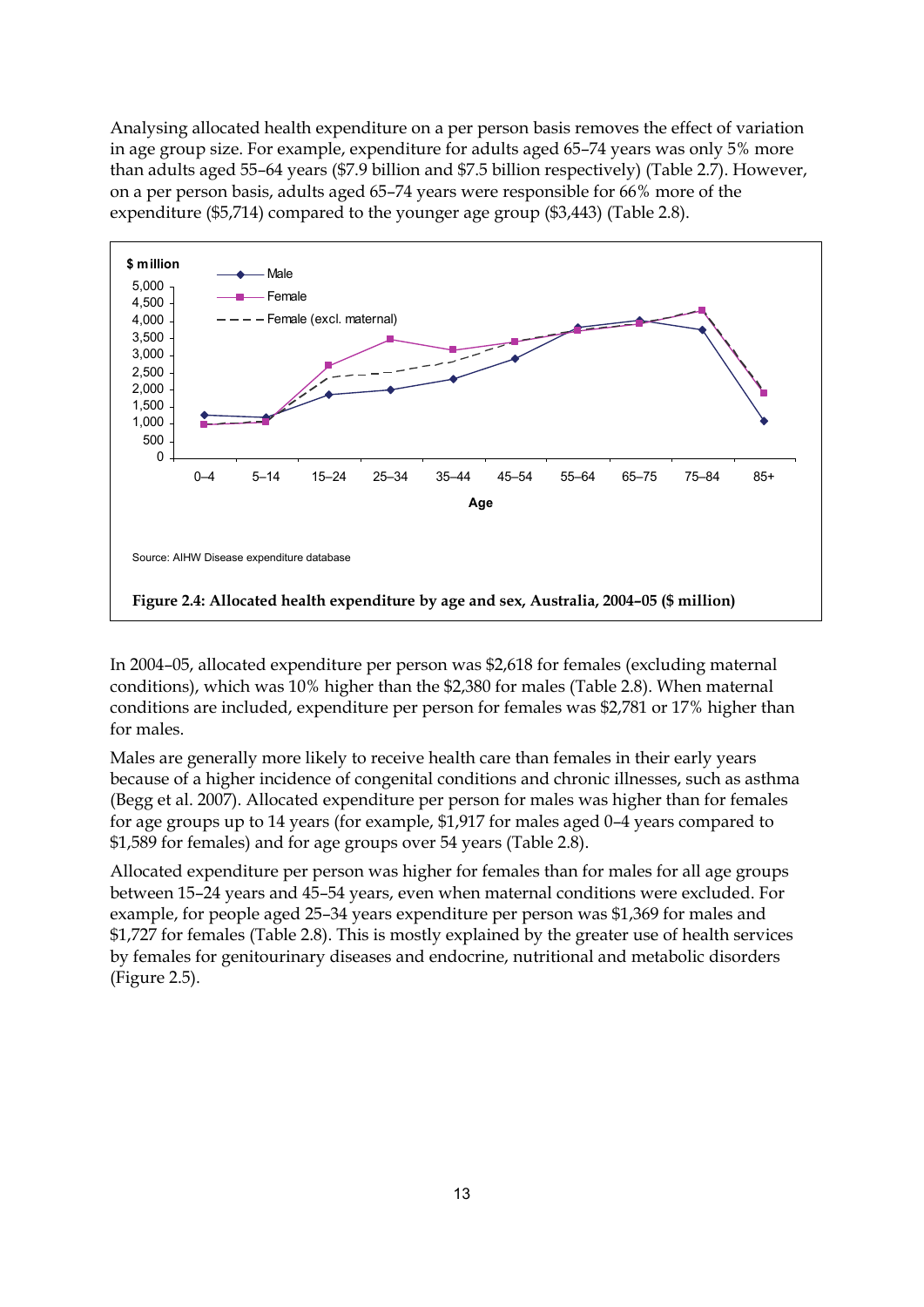| Disease group and                            | Age     |                |           |           |           |           |           |           |       |        |       |
|----------------------------------------------|---------|----------------|-----------|-----------|-----------|-----------|-----------|-----------|-------|--------|-------|
| sex                                          | $0 - 4$ | $5 - 14$       | $15 - 24$ | $25 - 34$ | $35 - 44$ | $45 - 54$ | $55 - 64$ | $65 - 74$ | 75-84 | $85+$  | Total |
| Cardiovascular                               |         |                |           |           |           |           |           |           |       |        |       |
| All persons                                  | 10      | $\overline{7}$ | 14        | 36        | 85        | 229       | 533       | 1,091     | 1,718 | 1,858  | 291   |
| Male                                         | 11      | $\overline{7}$ | 14        | 37        | 94        | 276       | 652       | 1,333     | 1,990 | 2,195  | 322   |
| Female                                       | 8       | 7              | 14        | 34        | 77        | 183       | 414       | 861       | 1,511 | 1,699  | 261   |
| <b>Neoplasms</b>                             |         |                |           |           |           |           |           |           |       |        |       |
| All persons                                  | 32      | 18             | 28        | 44        | 88        | 188       | 353       | 656       | 831   | 755    | 186   |
| Male                                         | 32      | 19             | 22        | 30        | 61        | 134       | 350       | 732       | 1,115 | 1,157  | 183   |
| Female                                       | 33      | 18             | 33        | 59        | 116       | 241       | 356       | 584       | 613   | 567    | 189   |
| Musculoskeletal                              |         |                |           |           |           |           |           |           |       |        |       |
| All persons                                  | 15      | 27             | 46        | 71        | 119       | 207       | 373       | 612       | 777   | 611    | 194   |
| Male                                         | 16      | 28             | 53        | 76        | 125       | 190       | 327       | 513       | 652   | 561    | 169   |
| Female                                       | 15      | 26             | 40        | 67        | 114       | 224       | 419       | 705       | 872   | 634    | 218   |
| Nervous system                               |         |                |           |           |           |           |           |           |       |        |       |
| All persons                                  | 73      | 49             | 41        | 57        | 80        | 115       | 168       | 339       | 643   | 731    | 134   |
| Male                                         | 81      | 49             | 36        | 51        | 73        | 111       | 163       | 330       | 664   | 854    | 125   |
| Female                                       | 64      | 48             | 47        | 63        | 86        | 119       | 174       | 347       | 627   | 673    | 143   |
| <b>Injuries</b>                              |         |                |           |           |           |           |           |           |       |        |       |
| All persons                                  | 74      | 84             | 147       | 124       | 115       | 126       | 165       | 267       | 571   | 1,099  | 167   |
| Male                                         | 82      | 102            | 203       | 165       | 140       | 142       | 178       | 264       | 502   | 916    | 178   |
| Female                                       | 65      | 65             | 89        | 84        | 90        | 110       | 151       | 270       | 623   | 1,185  | 156   |
| <b>Maternal</b><br>conditions                |         |                |           |           |           |           |           |           |       |        |       |
| Female                                       |         |                | 249       | 679       | 223       | 3         |           |           |       |        | 163   |
| Other causes <sup>(a)</sup>                  |         |                |           |           |           |           |           |           |       |        |       |
| All persons                                  | 1,554   | 628            | 1,204     | 1,216     | 1,201     | 1,379     | 1,851     | 2,749     | 3,959 | 4,663  | 1,528 |
| Male                                         | 1,695   | 633            | 952       | 1,011     | 1,037     | 1,227     | 1,800     | 2,782     | 4,191 | 5,447  | 1,403 |
| Female                                       | 1,404   | 623            | 1,467     | 1,421     | 1,363     | 1,529     | 1,903     | 2,717     | 3,782 | 4,296  | 1,651 |
| <b>Total</b>                                 |         |                |           |           |           |           |           |           |       |        |       |
| All persons                                  | 1,757   | 812            | 1,601     | 1,888     | 1,801     | 2,246     | 3,443     | 5,714     | 8,499 | 9,717  | 2,582 |
| Male                                         | 1,917   | 837            | 1,279     | 1,369     | 1,530     | 2,080     | 3,469     | 5,955     | 9,114 | 11,131 | 2,380 |
| Female                                       | 1,589   | 786            | 1,937     | 2,407     | 2,068     | 2,409     | 3,416     | 5,485     | 8,028 | 9,053  | 2,781 |
| <b>Female (excluding</b><br>maternal causes) | 1,589   | 786            | 1,689     | 1,727     | 1,845     | 2,406     | 3,416     | 5,485     | 8,028 | 9,053  | 2,618 |

<span id="page-22-0"></span>**Table 2.8: Allocated health expenditure per person by age, sex and selected disease group, Australia, 2004–05 (\$)** 

 (a) 'Other causes' includes infectious & parasitic, respiratory, neonatal causes, oral health, diabetes mellitus, endocrine, nutritional & metabolic, mental disorders, digestive system, genitourinary, skin diseases, congenital anomalies, and signs, symptoms, ill-defined conditions and other contact with the health system.

*Source:* AIHW Disease expenditure database.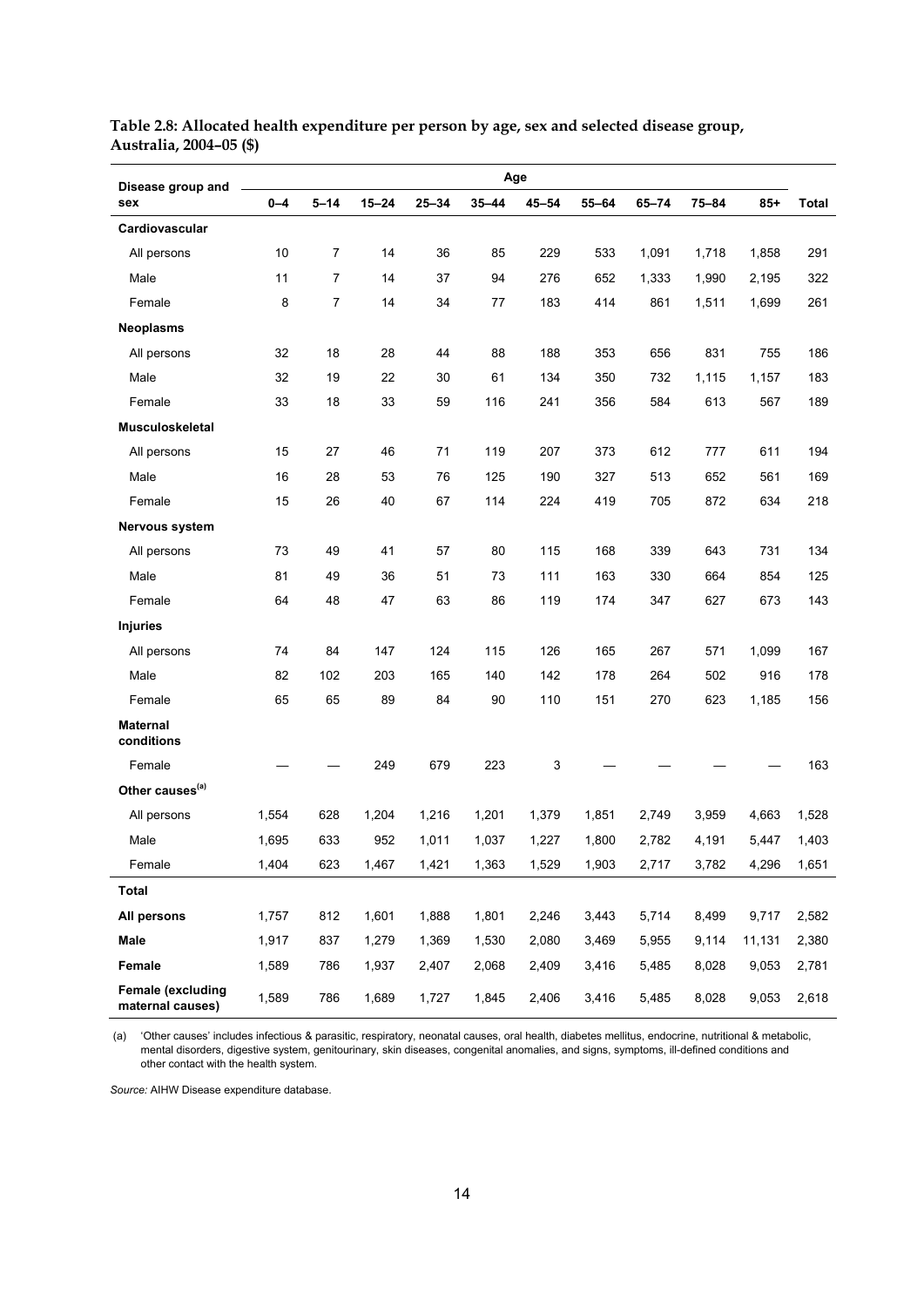Allocated expenditure per person was higher for females than males for musculoskeletal diseases and genitourinary disorders, partly reflecting women's higher prevalence of arthritis and other age-related musculoskeletal disorders, due to their longer life expectancy (Begg et al. 2007). It was higher for males for the cardiovascular and injury groups. The greatest difference in allocated per person expenditure between the sexes was for 'Signs, symptoms, ill-defined conditions and other contact with the health system' for which expenditure per person was \$117 higher for females than males. Fertility control, reproduction and development and elective cosmetic surgery, which are components of 'other contact with the health system', are services known to be more intensively used by females. Other disease groups that showed a distinct difference between the sexes were genitourinary disease (higher for females) and cardiovascular disease (higher for males) (Figure 2.5 and Table 2.8).

<span id="page-23-0"></span>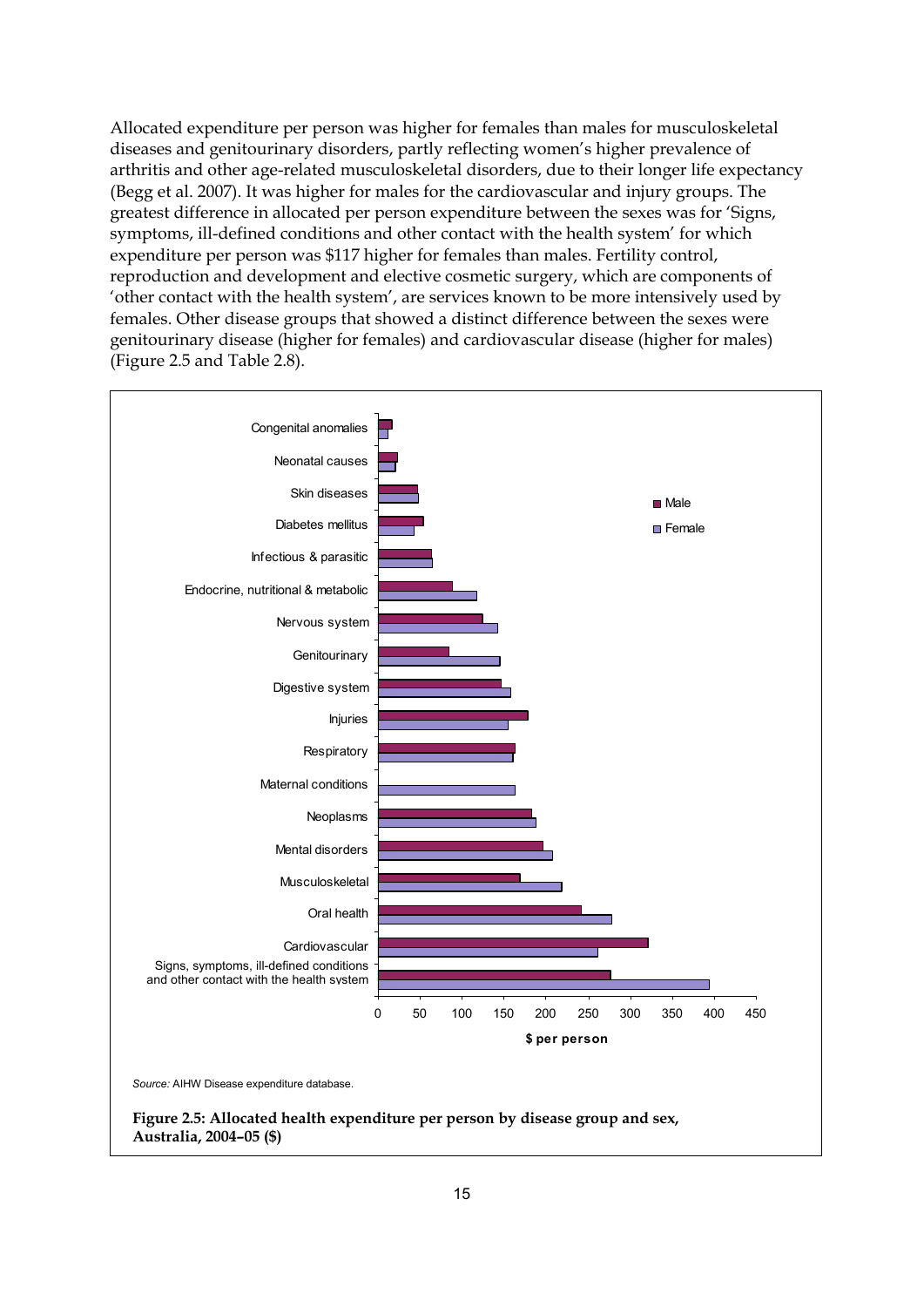Allocated expenditure per person for males aged 85 and over was \$11,131 compared with \$9,053 for females in the same age group (Table 2.8 and Figure 2.6). This partly reflects the higher expenditure for males on cardiovascular diseases and neoplasms. In the previous report on disease expenditure in 2000–01 (AIHW 2005), expenditure was higher for females aged 85 years and over than for males in this age group, because of the inclusion in that report of expenditure on residential aged care; an area where more females than males receive care.



### <span id="page-24-1"></span><span id="page-24-0"></span>**2.4 Changes from 2000–01 to 2004–05**

Total recurrent expenditure on health goods and services in Australia in 2004–05 was estimated at \$75.2 billion (8.4% of GDP), of which \$52.7 billion could be allocated by disease (Table 2.1). For 2000–01, total recurrent health expenditure was \$57.3 billion (8.6% of GDP), of which \$50.1 billion was allocated by disease (Table 2.2).

Expenditure on non-admitted patients, high-level residential aged care, over-the-counter pharmaceuticals and other health practitioner services were allocated by disease in 2000–01; of these categories only the optometrical services component of other health practitioner services could be allocated in 2004–05. Thus, to enable better comparisons, the data that follow for 2000–01 do not allocate non-admitted patients, high-level residential aged care, over-the-counter pharmaceuticals and other health practitioner services. The analysis of changes from 2000–01 to 2004–05 only includes expenditure on admitted patient hospital services, out-of-hospital medical services and prescription pharmaceuticals, as these three areas of expenditure can be compared on a per person basis.

After adjusting for inflation between 2000–01 and 2004–05, the estimate of health expenditure allocated to diseases for 2004–05 was \$44.3 billion, compared to \$37.0 billion in 2000–01 (Table 2.9)—a growth in inflation-adjusted expenditure of \$7.2 billion, or 20% (Table 2.10). This represents an average annual increase of 4.6%. The Australian population grew by 5.1% during the period, an average annual increase of 1.3%.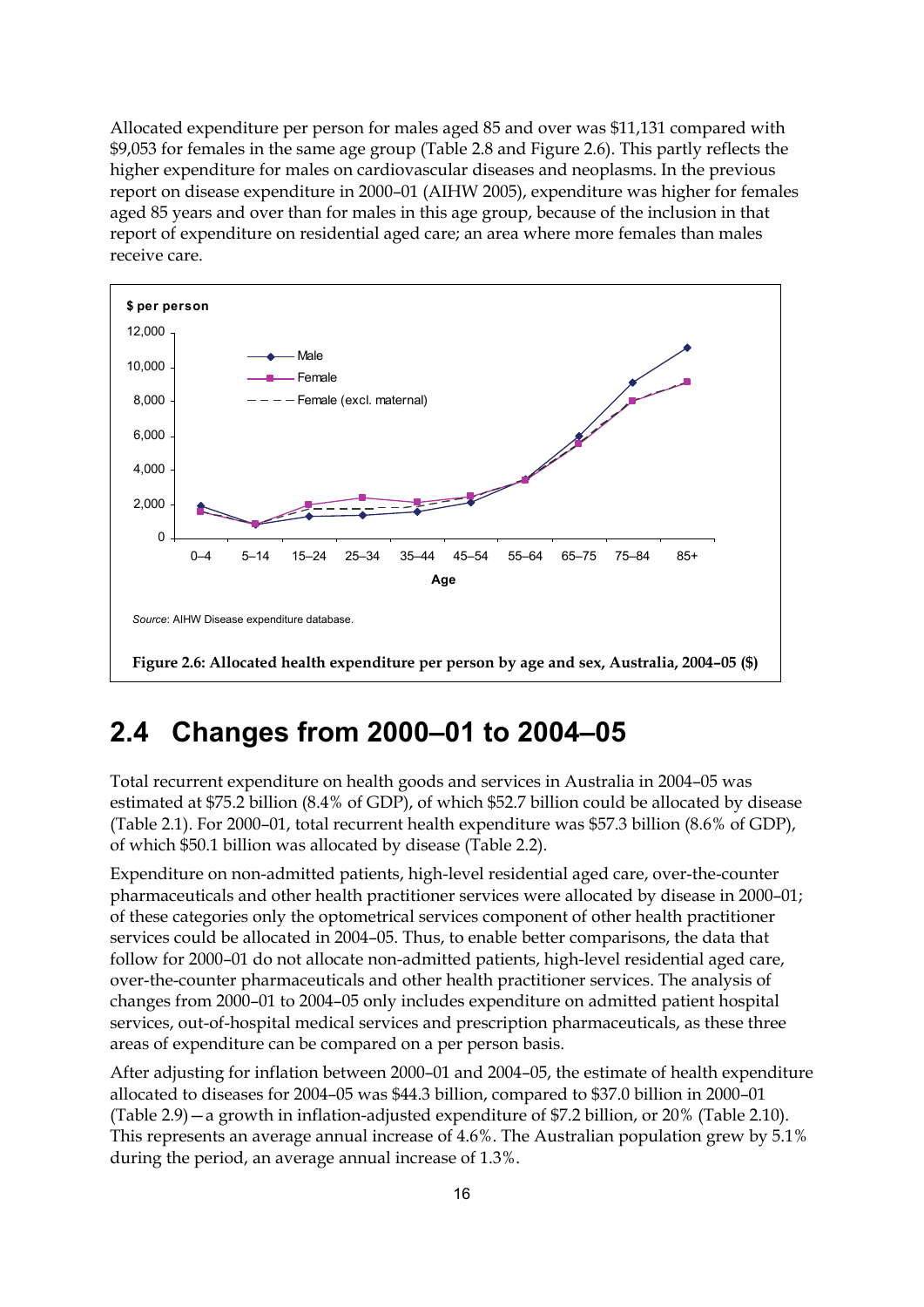In 2000–01, considering just the comparable areas of expenditure (admitted patient hospital services, out-of-hospital medical services and prescription pharmaceuticals), the following seven disease groups accounted for the greatest expenditure, in 2004–05 prices, in Australia:

- cardiovascular diseases (\$4.9 billion or 13% of allocated expenditure)
- respiratory and musculoskeletal diseases (both \$3.1 billion or 8%)
- injuries (\$2.8 billion or 7%)
- digestive system and neoplasms (both \$2.6 billion or 7%)
- mental disorders (\$2.5 billion or 7%) (Table 2.9).

In 2004–05, the top seven disease groups that accounted for the greatest expenditure had changed, with spending on respiratory diseases being surpassed by that on musculoskeletal diseases and injuries. Expenditure for musculoskeletal diseases increased from \$3.1 billion (8% of allocated expenditure) in 2000–01 to \$3.9 billion (9%) in 2004–05. Expenditure on neoplasms (cancers) increased from \$2.6 billion (7%) to \$3.2 billion (7%), and on mental disorders from \$2.5 billion (7%) to \$2.8 billion (8%) (tables 2.4 and 2.9).

#### <span id="page-25-0"></span>**Table 2.9: Allocated health expenditure in Australia for selected areas of health expenditure(a) by disease group, 2000–01 and 2004–05, constant prices(b), (\$ million)**

|                                                                                                    | of health expenditure <sup>(a)</sup> | <b>Total selected areas</b> |                                       |                                          |                                            |
|----------------------------------------------------------------------------------------------------|--------------------------------------|-----------------------------|---------------------------------------|------------------------------------------|--------------------------------------------|
| Disease group                                                                                      | 2000-01                              | $2004 - 05$                 | \$ million change<br>(2004-05 prices) | Change from<br>2000-01 to<br>2004-05 (%) | Change in per<br>person<br>expenditure (%) |
| Infectious & parasitic                                                                             | 1,021                                | 1,132                       | 111                                   | 11                                       | 5                                          |
| Respiratory                                                                                        | 3,078                                | 3,242                       | 164                                   | 5                                        |                                            |
| Maternal conditions                                                                                | 1,408                                | 1,659                       | 252                                   | 18                                       | 11                                         |
| Neonatal causes                                                                                    | 405                                  | 444                         | 38                                    | 9                                        | 3                                          |
| Neoplasms                                                                                          | 2,600                                | 3,188                       | 587                                   | 23                                       | 16                                         |
| Diabetes mellitus                                                                                  | 742                                  | 934                         | 192                                   | 26                                       | 19                                         |
| Endocrine, nutritional and metabolic                                                               | 1,503                                | 1,990                       | 487                                   | 32                                       | 25                                         |
| Mental disorders                                                                                   | 2,452                                | 2,803                       | 351                                   | 14                                       | 8                                          |
| Nervous system disorders                                                                           | 2,006                                | 2,231                       | 225                                   | 11                                       | 5                                          |
| Cardiovascular                                                                                     | 4,877                                | 5,778                       | 901                                   | 18                                       | 12                                         |
| Digestive system                                                                                   | 2,603                                | 3,060                       | 457                                   | 18                                       | 11                                         |
| Genitourinary                                                                                      | 2,003                                | 2,321                       | 317                                   | 16                                       | 9                                          |
| Skin diseases                                                                                      | 904                                  | 953                         | 49                                    | 5                                        |                                            |
| Musculoskeletal                                                                                    | 3,076                                | 3,864                       | 788                                   | 26                                       | 19                                         |
| Congenital anomalies                                                                               | 209                                  | 235                         | 26                                    | 13                                       | 6                                          |
| Oral health                                                                                        | 182                                  | 213                         | 31                                    | 17                                       | 11                                         |
| Injuries                                                                                           | 2,773                                | 3,391                       | 618                                   | 22                                       | 16                                         |
| Signs, symptoms, ill-defined conditions<br>and other contact with the health system <sup>(c)</sup> | 5,179                                | 6,826                       | 1,647                                 | 32                                       | 25                                         |
| <b>Total</b>                                                                                       | 37,023                               | 44,265                      | 7,242                                 | 20                                       | 13                                         |

(a) Comprises admitted patients, out-of-hospital medical services and prescription pharmaceuticals.

(b) 2000–01 expenditures have been converted to 2004–05 prices using the total health price deflator (AIHW 2007a).

(c) 'Signs, symptoms and ill-defined conditions' includes diagnostic and other services for signs, symptoms and ill-defined conditions where the cause of the problem is unknown. 'Other contact with the health system' includes fertility control, reproduction and development; elective cosmetic surgery; general prevention, screening and health examination; and treatment and aftercare for unspecified disease.

*Source:* AIHW Disease expenditure database.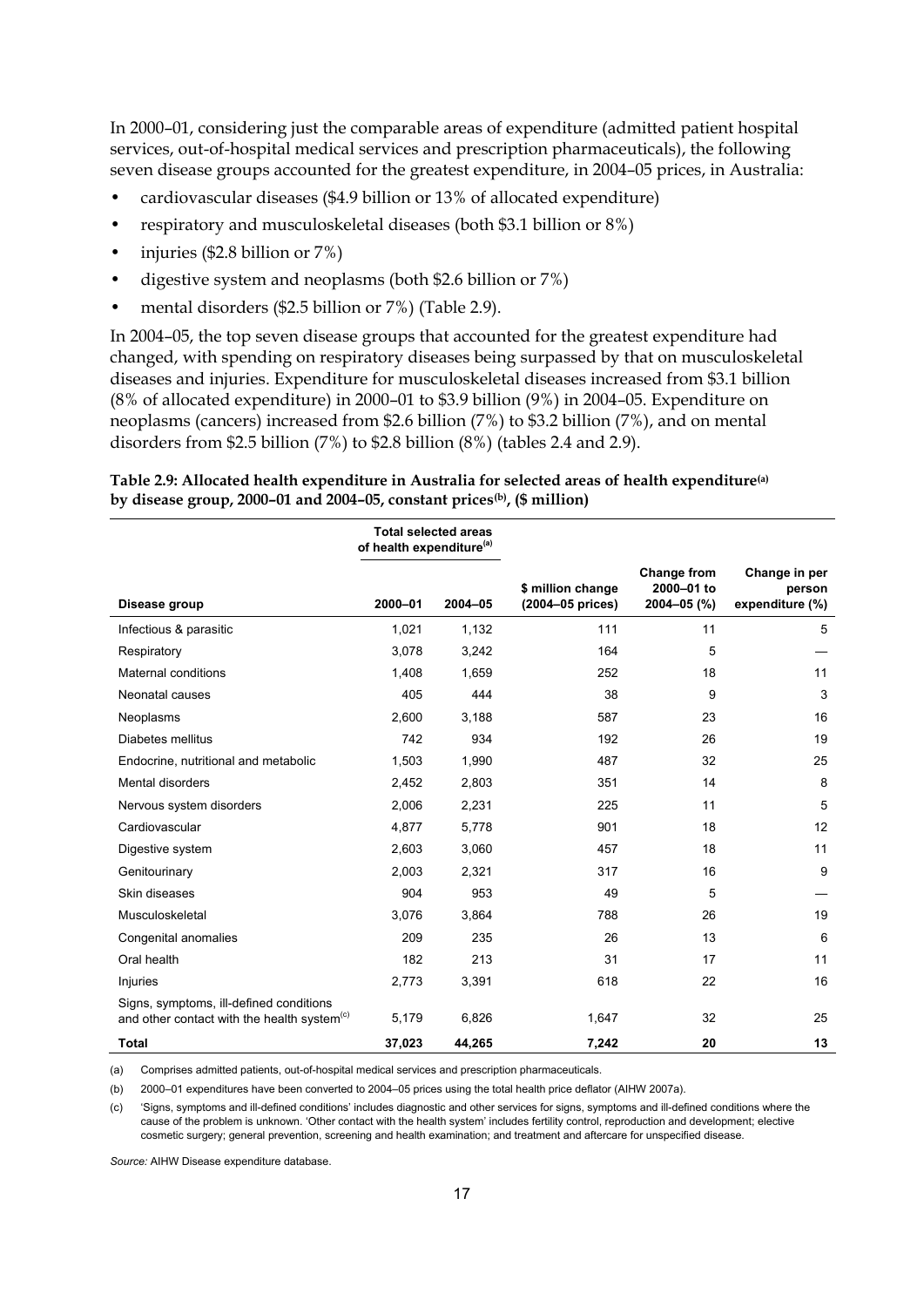Disease groups that showed above-average growth from 2000–01 to 2004–05 were endocrine, nutritional & metabolic (32%), musculoskeletal and diabetes (both 26%), neoplasms (23%) and injuries (22%). Groups which showed below-average growth include skin diseases and respiratory diseases (both 5%), neonatal causes (9%) and nervous system disorders (11%) (Table 2.9).

Admitted patient hospital expenditure grew by 20% in inflation-adjusted terms, as did expenditure on out-of-hospital medical care. However, not all diseases showed this pattern of growth. For the injuries category, admitted patient hospital expenditure increased by 26% and prescription pharmaceuticals decreased by 2%. In contrast, for maternal conditions, the increase for admitted patients expenditure was 20% compared with an increase for prescription pharmaceuticals of 71% (\$2.3 million to \$4.0 million). Increases in diabetes expenditure were concentrated in admitted patients and out-of-hospital medical services (38% and 35% respectively) with a 7% increase in pharmaceuticals expenditure (Table 2.10). This reflects the different types of treatment required for individual diseases.

<span id="page-26-0"></span>**Table 2.10: Change in allocated health expenditure, by area of expenditure and disease group, constant prices(a), 2000–01 to 2004–05, per cent** 

| Disease group                                                                                  | <b>Admitted</b><br>patients <sup>(b)</sup> | Out-of-<br>hospital<br>medical | <b>Prescription</b><br>pharma-<br>ceuticals <sup>(c)(d)</sup> | Total<br>percentage<br>change |
|------------------------------------------------------------------------------------------------|--------------------------------------------|--------------------------------|---------------------------------------------------------------|-------------------------------|
| Infectious & parasitic                                                                         | 21                                         | 5                              | 1                                                             | 11                            |
| Respiratory                                                                                    | 15                                         | 6                              | $-11$                                                         | 5                             |
| Maternal conditions                                                                            | 20                                         | $-7$                           | 71                                                            | 18                            |
| Neonatal causes                                                                                | 8                                          | 45                             | $-17$                                                         | 9                             |
| Neoplasms                                                                                      | 19                                         | 42                             | 21                                                            | 23                            |
| Diabetes mellitus                                                                              | 38                                         | 35                             | $\overline{7}$                                                | 26                            |
| Endocrine, nutritional and metabolic                                                           | 35                                         | 26                             | 35                                                            | 32                            |
| Mental disorders                                                                               | 15                                         | $-8$                           | 33                                                            | 14                            |
| Nervous system disorders                                                                       | 4                                          | 17                             | 19                                                            | 11                            |
| Cardiovascular                                                                                 | 15                                         | 24                             | 21                                                            | 18                            |
| Digestive system                                                                               | 15                                         | 10                             | 31                                                            | 18                            |
| Genitourinary                                                                                  | 14                                         | 42                             | $-46$                                                         | 16                            |
| Skin diseases                                                                                  | 11                                         | 14                             | $-31$                                                         | 5                             |
| Musculoskeletal                                                                                | 33                                         | 15                             | 24                                                            | 26                            |
| Congenital anomalies                                                                           | 13                                         | 10                             |                                                               | 13                            |
| Oral health                                                                                    | 20                                         | 24                             | $-35$                                                         | 17                            |
| Injuries                                                                                       | 26                                         | 16                             | $-2$                                                          | 22                            |
| Signs, symptoms, ill-defined conditions<br>and other contact with health system <sup>(e)</sup> | 26                                         | 35                             | 43                                                            | 32                            |
| Total percentage change                                                                        | 20                                         | 20                             | 18                                                            | 20                            |
| \$ millions (2004-05 prices)                                                                   | 3,961                                      | 2,024                          | 1,257                                                         |                               |

(a) 2000–01 expenditures have been converted to 2004–05 prices using the total health price deflator (AIHW 2007a).

(b) Includes public and private acute hospitals, and psychiatric hospitals. Also includes medical services provided to private admitted patients in hospital.

(c) Includes all pharmaceuticals for which a prescription is needed, including benefit-paid prescriptions, private prescriptions and under co-payment prescriptions.

(d) Excludes over-the-counter medicaments such as vitamins and minerals, patent medicines, first aid and wound care products, analgesics, feminine hygiene products, cold sore preparations, and a number of complementary health products that are sold in both pharmacies and other retail outlets.

(e) 'Signs, symptoms and ill-defined conditions' includes diagnostic and other services for signs, symptoms and ill-defined conditions where the cause of the problem is unknown. 'Other contact with the health system' includes fertility control, reproduction and development; elective cosmetic surgery; general prevention, screening and health examination; and treatment and aftercare for unspecified disease.

*Source:* AIHW Disease expenditure database.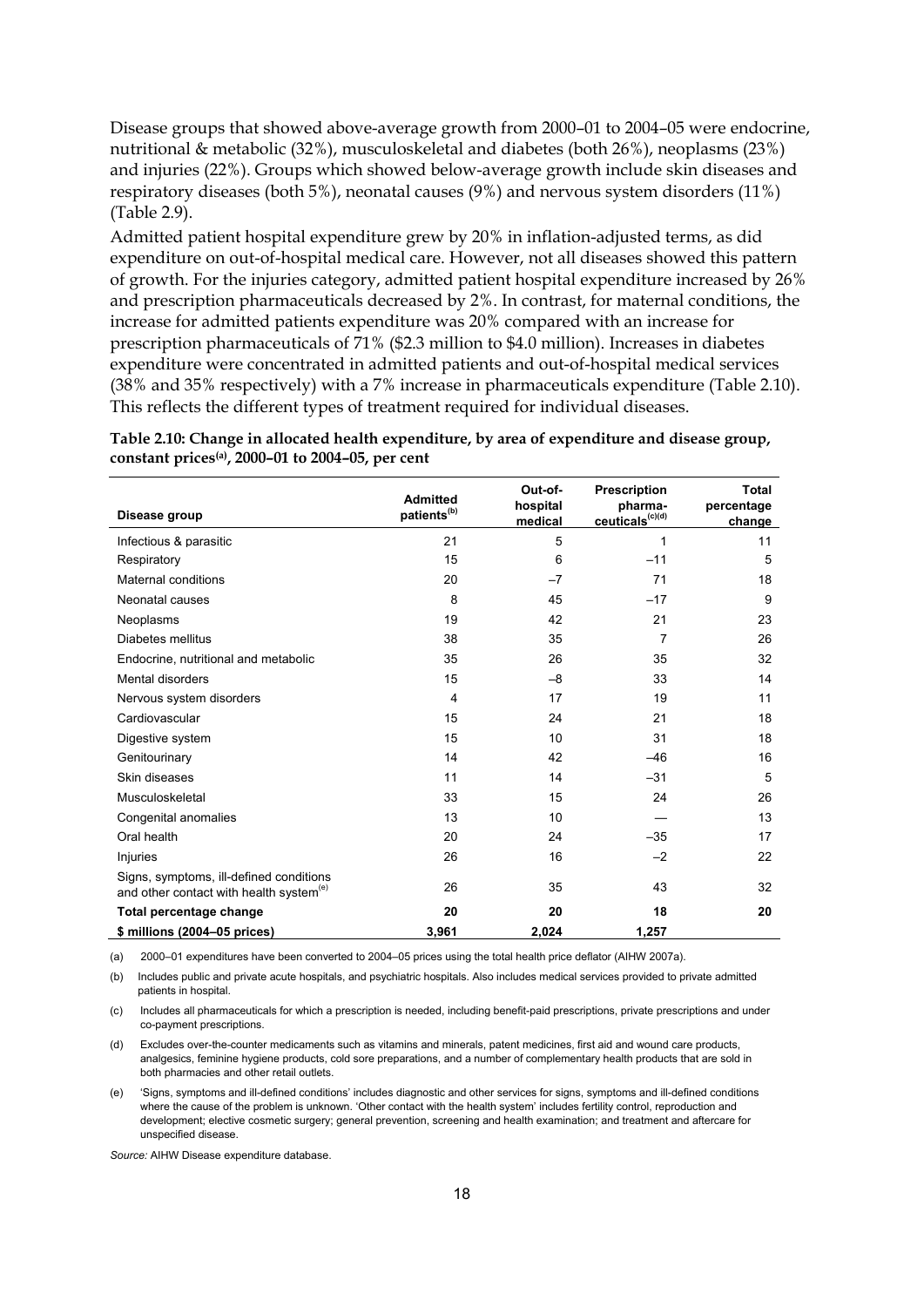By examining allocated health expenditure on a per person basis, the influence of change in the overall size of the population is removed from the analysis.

In 2004–05, allocated health expenditure per person (for the areas of expenditure comparable between this report and the previous one—that is, admitted patients, out-of-hospital medical services, and prescription pharmaceuticals) averaged \$2,170, which was \$249, or 13%, higher than in 2000–01 (Table 2.9). Expenditure was higher in 2004–05 than 2000–01 for every age group, and the difference increased with age from those aged 5–14 years to those aged 75– 84 years (Figure 2.7).

The allocated per person health expenditure for each area of expenditure followed a similar trend to the total (data not shown). Expenditure for admitted patient services was higher in 2004–05 than 2000–01 for every age group, and—with the exception of people aged 0–4 years and 85 years and above—the same pattern was observed for out-of-hospital medical services. Expenditure on prescription pharmaceuticals, however, was lower in 2004–05 than 2000–01 for people aged up to 34 years.

<span id="page-27-0"></span>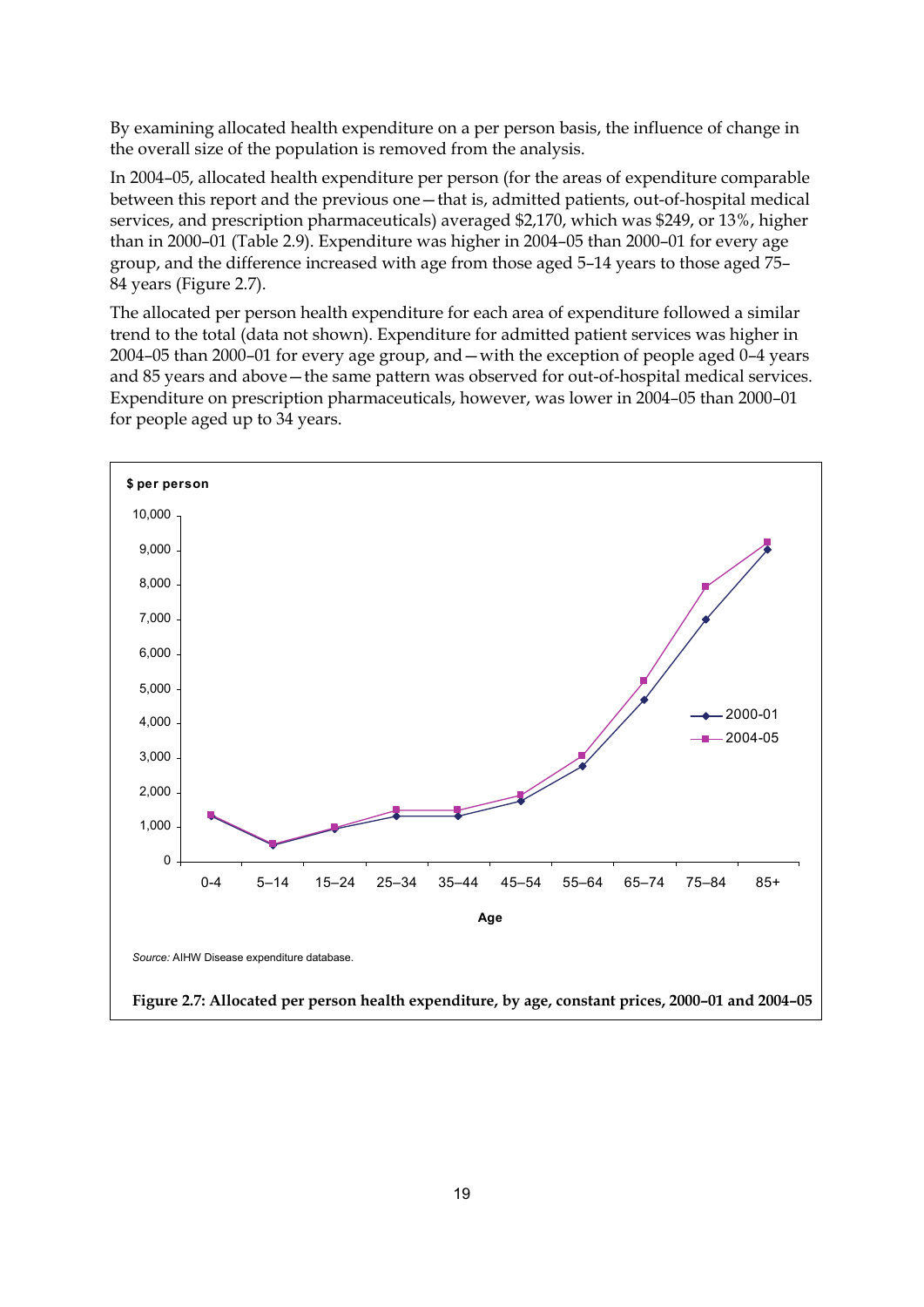Allocated per person health expenditure also increased for all of the disease groups except respiratory and skin diseases, which both recorded a decline of around 1%. Expenditure on all other conditions in 2004–05 was between 3% and 25% higher than in 2000–01 (Table 2.9; Figure 2.8).

The disease groups recording the highest real increase in allocated expenditure per person in 2004–05 compared with 2000–01 were:

- endocrine, nutritional and metabolic (25%)
- signs, symptoms, ill-defined conditions and other contact with the health system (25%)
- diabetes mellitus (19%)
- musculoskeletal (19%).

<span id="page-28-0"></span>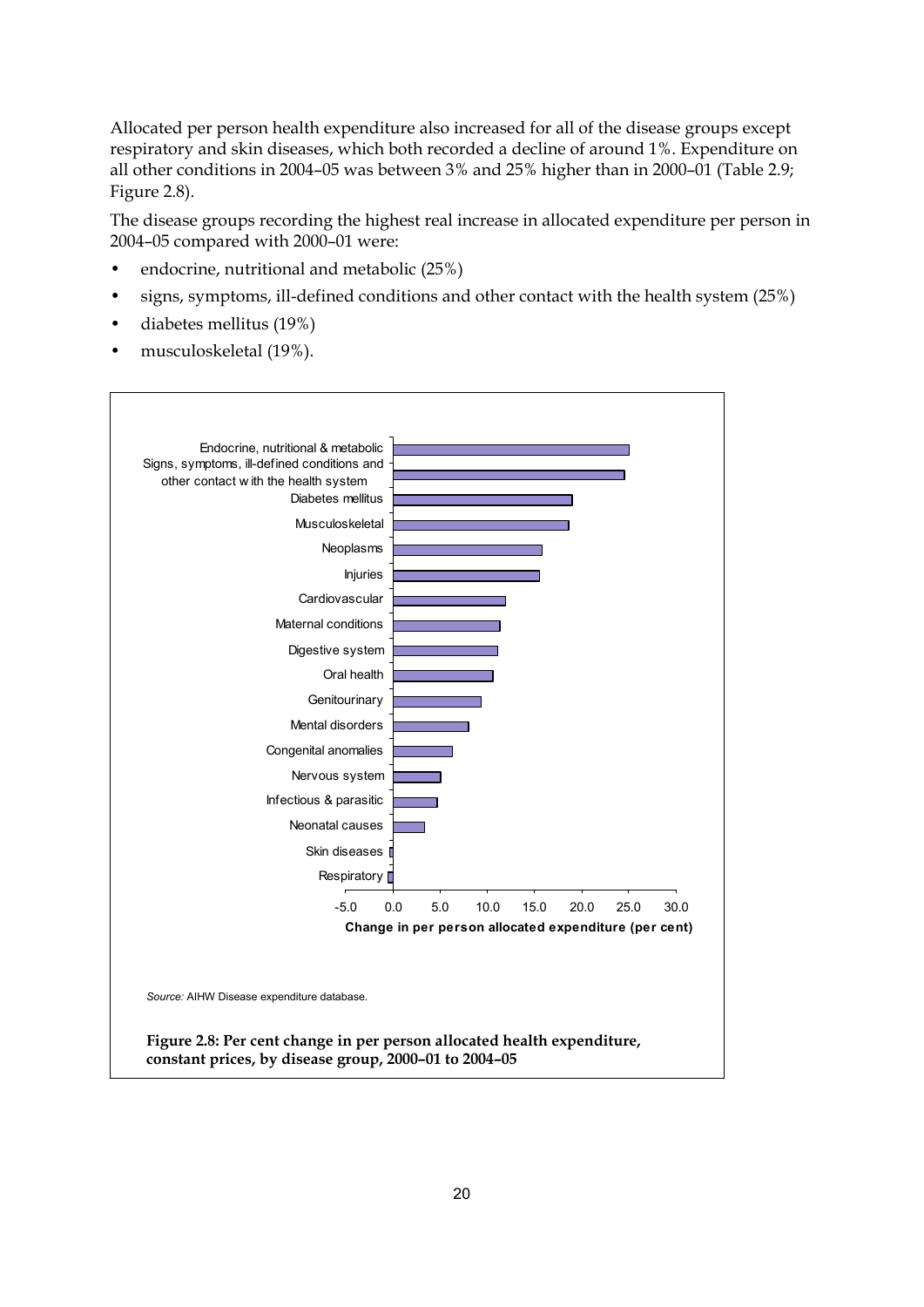## <span id="page-29-0"></span>**3. Technical notes**

## <span id="page-29-1"></span>**3.1 General**

It is not possible to allocate all expenditure on health goods and services by disease. Expenditure on most community and public health programs, for instance, support the treatment and prevention of many conditions and cannot be allocated to one specific disease or injury. This is also true of capital expenditure on health facilities and equipment, which has the added problem of being characterised by large outlays that fluctuate greatly from year to year. The method used to derive the estimates in this report, however, ensures that the estimates add across disease, age and sex groups to the total amount of health expenditure that was able to be allocated by disease in 2004–05—around two thirds (70%) of total recurrent health expenditure (\$52.7 billion).

The expenditure that was not able to be allocated by disease includes: capital expenditure; non-admitted patient hospital services; over-the-counter drugs; all other health practitioner services excluding optometry; community health expenditure (except community mental health); expenditure on public health programs (except cancer screening programs); health administration; health aids and appliances, and patient transport (ambulance).

It is important that the interpretation and limitations of these estimates be clearly understood. The most important points to note are that the estimates:

- are a conservative estimate based on 70% of total recurrent health expenditure
- are only one measure of the size of the disease burden on the community (that is, the 'size of the problem')
- are not the same as loss of health due to disease
- do not mean that the disease with the highest expenditure should necessarily be the top priority for intervention
- should not be regarded as how much would be saved if a specific disease or all diseases were prevented, and
- are not an estimate of the total economic impact of diseases in the Australian community. This is because the estimates do not include costs that are not accrued by the health system, such as travel costs of patients, costs associated with the social and economic burden on carers and family, and owing to lost quality and quantity of life.

### <span id="page-29-2"></span>**3.2 Changes from the 2000–01 report**

This study largely follows the methods and data sources used in the 2000–01 study. In most cases, the data sources used for the estimations have remained the same, but a number of changes to the methods make comparisons of disease expenditure between the two reports somewhat problematic.

Several areas of expenditure included in the 2000–01 report have not been included in this report. In the 2000–01 study, expenditure on non-admitted hospital services, over-the-counter drugs, and other health practitioner services were estimated by adjusting estimates, previously made for 1993–94 expenditure (AIHW 1998), for demographic changes.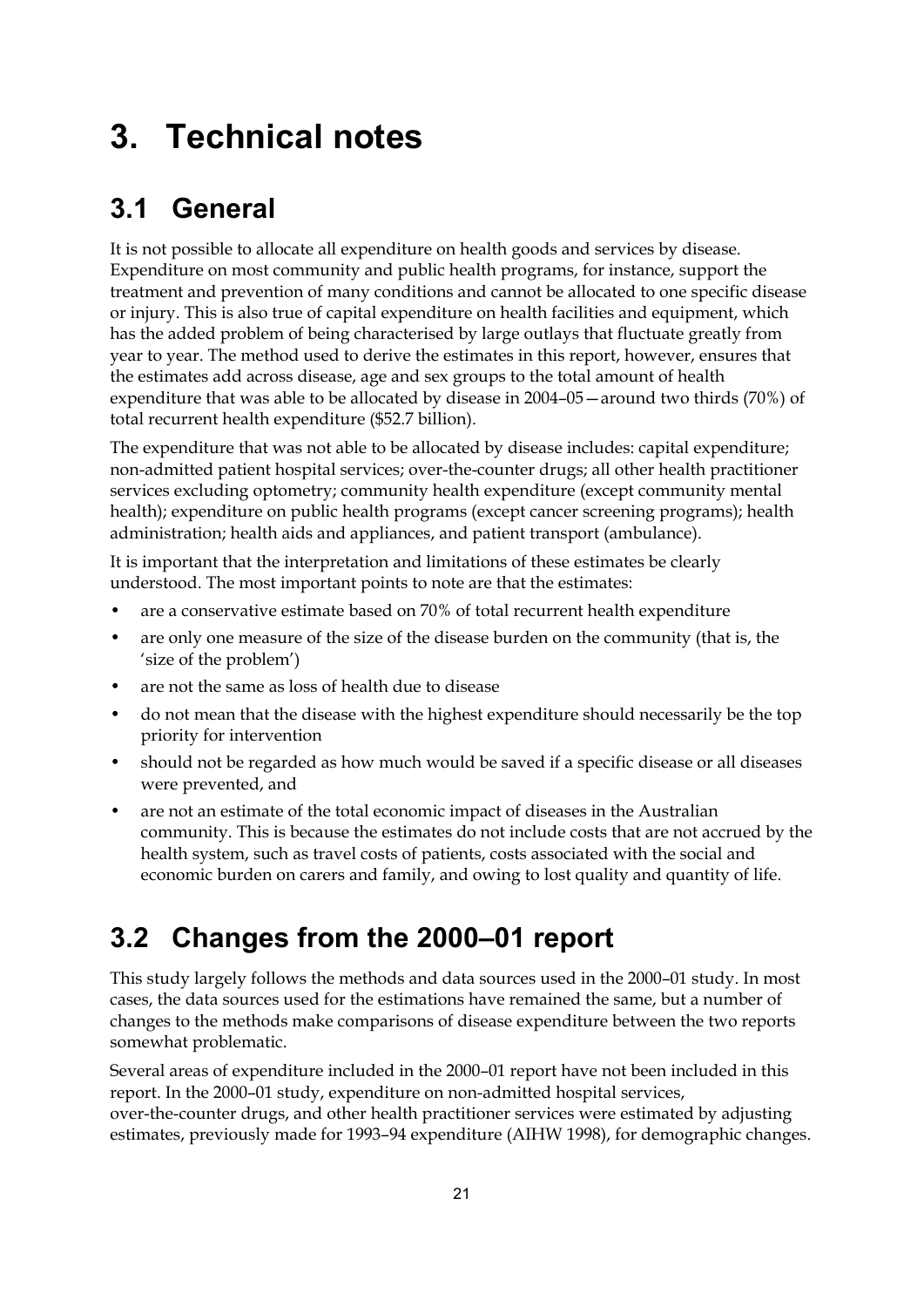To reduce uncertainty in the 2004–05 estimates, expenditure on these areas has not been allocated by disease.

In addition, high-level residential aged care was classified as part of health expenditure for the 2000–01 report. For this report, this is now classified as welfare expenditure.

These changes have reduced the amount of total health expenditure, and the amount that can be allocated by disease. As a result, expenditure on conditions such as nervous system disorders—which included \$246 million in non-admitted hospital services, \$519 million in other professional services, and over \$2 billion in aged care homes in 2000–01—is significantly lower in this report.

Comparisons between these two time periods are possible for admitted patient hospital services, out-of-hospital medical services and prescription pharmaceuticals.

### <span id="page-30-0"></span>**3.3 Use and interpretation of expenditure estimates**

The expenditure estimates reported here provide a broad picture of the use of health system resources classified by disease group. The method for estimating disease expenditure however, is a 'top–down' approach where total expenditure across the health system is estimated and then allocated to the relevant conditions. Although this method yields consistency, good coverage, and totals that add up to known expenditures, it is not as sensitive or accurate for any specific disease as a detailed 'bottom–up' analysis of actual costs incurred by patients with that disease.

Readers also need to bear in mind that cost-of-illness studies such as this only provide estimates of the impact of a disease on health system expenditures. As stated elsewhere in this report, the estimates of the cost of treating and/or preventing a disease cannot be used to indicate the loss of health due to that disease. Nor can they be used to determine the priority for intervention or additional health expenditure—resource allocation decisions such as this require information not only on average costs and outcomes but also on the marginal costs and outcomes associated with the specific interventions under consideration.

Care should be taken not to interpret expenditure associated with disease treatment as simply an estimate of the savings that would result from prevention of disease. Conversion of the opportunity cost—or the benefits forgone—of resources being devoted to disease treatment into expenditure savings, involves a number of additional considerations (see, for example, AIHW: Mathers et al. 1998a).

### <span id="page-30-1"></span>**3.4 Data and methods used to provide estimates**

To ensure consistency across the disease expenditure project and the associated burden of disease project, the disease groups used in the 2004–05 disease expenditure estimates were based on the 176 diseases that were published in the Australian BoD studies (AIHW: Mathers et al. 1999 and Begg et al. 2007). Extra categories were added to provide a more comprehensive list of diseases and, as in 2000–01, the two categories of 'Symptoms, signs and ill-defined conditions' and 'Other contact with health services' were included to cover some health service expenditures which cannot be allocated by disease.

The full set of ICD-10 codes used in the burden of disease categories is available in Annex Table 1 of *The Burden of Disease and Injury in Australia* (Begg et al. 2007).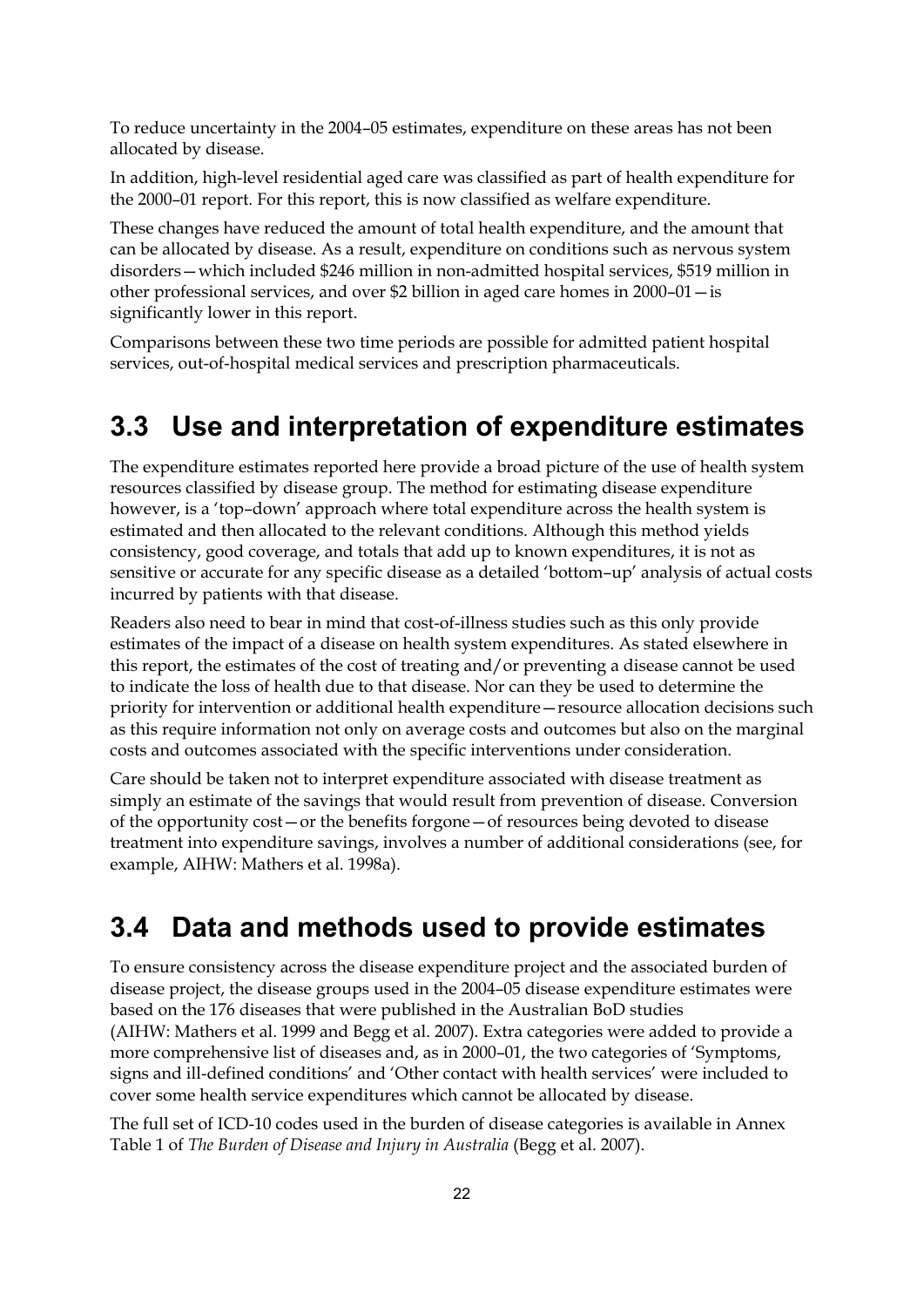### **Areas of health expenditure**

### **Admitted hospital patients**

The proportions of total public acute hospital expenditure which relate to admitted patients are estimated using the admitted patient fractions estimated by each state and territory, and published in *Australian Hospital Statistics 2004–05* (AIHW 2006). Private hospital expenditure data are derived from the Australian Bureau of Statistics' Private Health Establishments Collection and admitted patient fraction estimated by using the AIHW's National Hospital Morbidity Database.

The hospital morbidity expenditure method estimates acute hospital admitted patient costs by apportioning the total admitted patient expenditure to individual episodes of hospitalisation with an adjustment for the resource intensity of treatment for the specific episode (using the Diagnosis Related Groups, or DRGs) and the length of stay. The length of stay adjustment is made in such a way as to reflect the fact that some costs are proportional to length of stay (for example, ward costs and meals), whereas others are independent of length of stay (for example, theatre costs). The subdivision of episode costs into these cost 'buckets' was made using National Hospital Costs Data Collection data.

An adjustment is also made for the actual hospital where the treatment is provided. The standard DRG method for estimating costs uses state and territory DRG weights, and so assumes that the hospital has the same average costliness as the average for the state or territory. The National Public Hospital Establishments Database contains the actual cost of treating admitted patients at each hospital, so these data are used to scale up or down the estimate that comes from using state and territory DRG weights.

For sub-acute and non-acute patients, where there are no DRG weights, the most recent data on costs comes from the July to December 1996 sub-acute and non-acute patient study (Eagar et al. 1997). Per diem costs were applied and inflated to 2004–05 estimates using the implicit price deflator for final government consumption expenditure on hospital care (AIHW 2007a).

Estimates of expenditure on medical services for private patients in hospitals are included in admitted patient hospital costs. Expenditure for private medical services in 2004–05 was \$2,746 million. This estimate comes from Medicare Australia data on the fee charged by private medical practitioners for in-hospital services. Sometimes specialists accept a discounted amount as full payment for the services, so the fee-charged data will be a slight overestimate of actual expenditure for private medical services in hospitals.

### **Out-of-hospital medical services and optometrical services**

Data from the general practitioners survey, BEACH, were used to allocate private medical services provided by both GPs and specialists. The ICPC-2 codes used in BEACH were mapped to the disease costing groups (which are based on ICD-10) to enable out-of-hospital medical services expenditure to be allocated by disease.

Three years of BEACH data—2003–04, 2004–05 and 2005–06—were used in the analysis, providing 297,000 encounters overall. The proportions of problems by disease were used to allocate out-of-hospital medical services expenditure, based on the total medical expenditure available from Medicare data and the AIHW health expenditure database.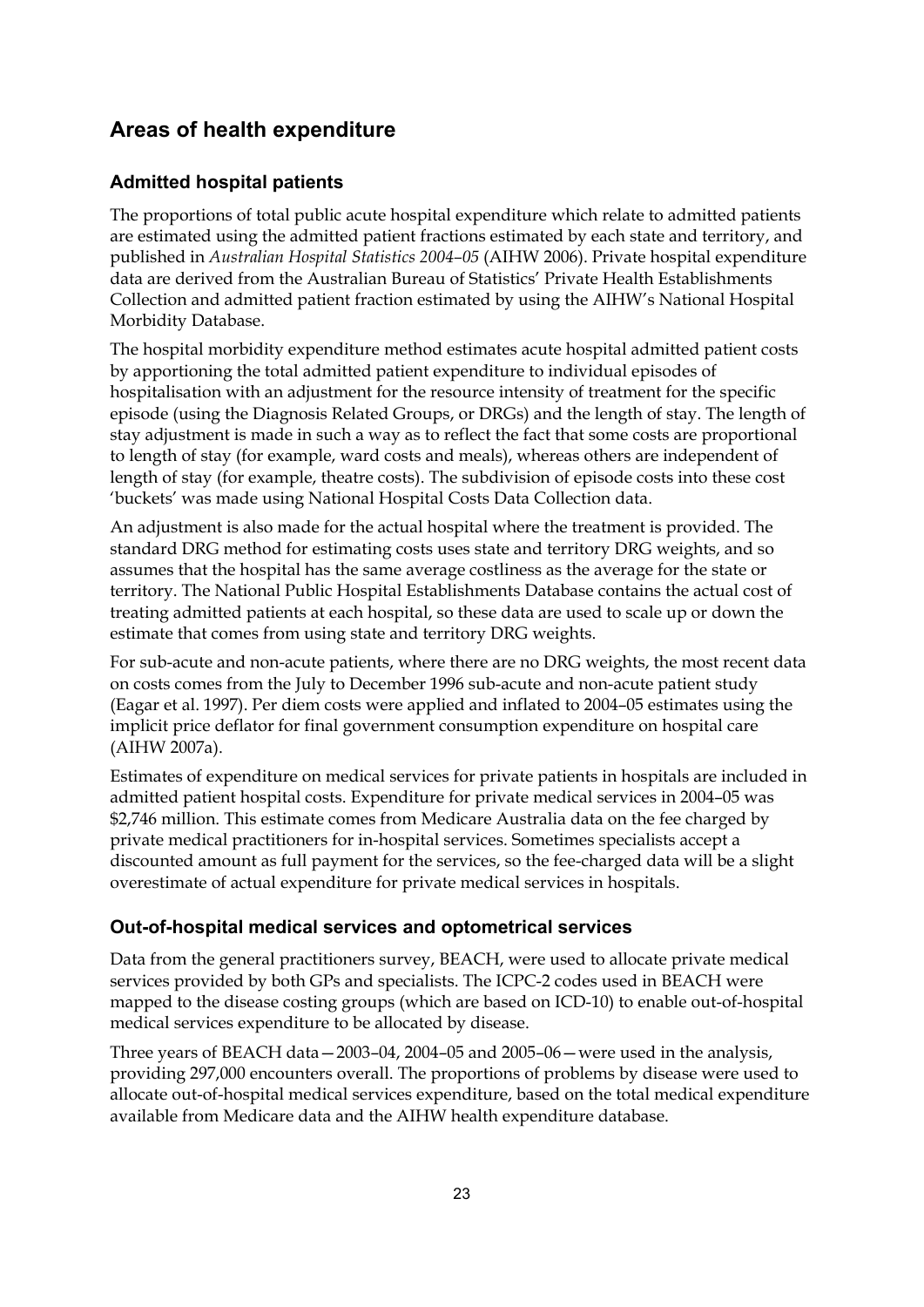Expenditures for 'Unreferred attendances', 'Imaging' and 'Pathology' were allocated to disease on the basis of GP encounters, while expenditure for 'Other medical services' (mostly specialist services) was allocated to disease on the basis of the referral pattern in BEACH. Allocation of GP costs where there are multiple presenting conditions in the GP encounter was done on a pro-rata basis. Expenditure for 'Optometry' was allocated to the disease group 'Disorders of refraction' under Chapter K: Nervous system and sense organ disorders.

In-hospital medical expenditure for private patients was not included under medical services, but was allocated as part of admitted patient expenditure.

### **Pharmaceuticals**

### **Prescription drugs**

The Australian Government Department of Health and Ageing provided detailed costing data for pharmaceuticals subsidised under the Pharmaceutical Benefits Scheme (PBS) and the Department of Veterans' Affairs Repatriation Pharmaceutical Benefits Scheme (RPBS). It also provided volume data for private prescriptions and under-copayment drugs. These data originally came from a Pharmacy Guild survey and were adjusted by the Department to represent volume figures for all of Australia. Costing figures were applied to these prescription drugs, to obtain a total expenditure figure for each prescription drug. These were coded by the fifth edition of the Anatomical Therapeutic Chemical (ATC) classification—a system developed by the World Health Organization for classifying therapeutic drugs (WHO Collaborating Centre for Drug Statistics Methodology 2002). The ATC codes were mapped to the 'in-house' codes for prescription drugs used in the BEACH survey. This enabled data from BEACH to be used to allocate expenditure on prescription drugs to each disease group, based on the problem in the GP encounter that related to the prescribing of the particular drug. An assumption was made that the pattern of diseases relating to each type of prescription drug is the same when prescribed by a GP and by a specialist. This assumption was applied because there are no data that permit allocation of specialist-written prescriptions to diseases.

Pharmaceuticals dispensed in hospitals were included in the estimates of hospital costs.

### **Community mental health**

Total expenditure on 'Community mental health' was obtained from *Health expenditure Australia 2005–06* (AIHW 2007a) and was allocated to the mental disorders category.

Expenditure on community mental health services by age and sex was allocated in accordance with the number of community mental health service contacts reported by age and sex in *Mental health services in Australia 2004–05* (AIHW 2007b). The principal diagnosis for the reported contacts was used to allocate the funds across the disease categories.

### **Public health cancer screening**

Data were obtained from the *National public health expenditure report 2005–06* (AIHW 2008), which reports government expenditure on breast cancer screening and cervical screening. The expenditure was allocated to the neoplasms disease group (for females only) and was split across the national BreastScreen Australia and National Cervical Screening Program target age groups; that is, expenditure on breast cancer screening was allocated across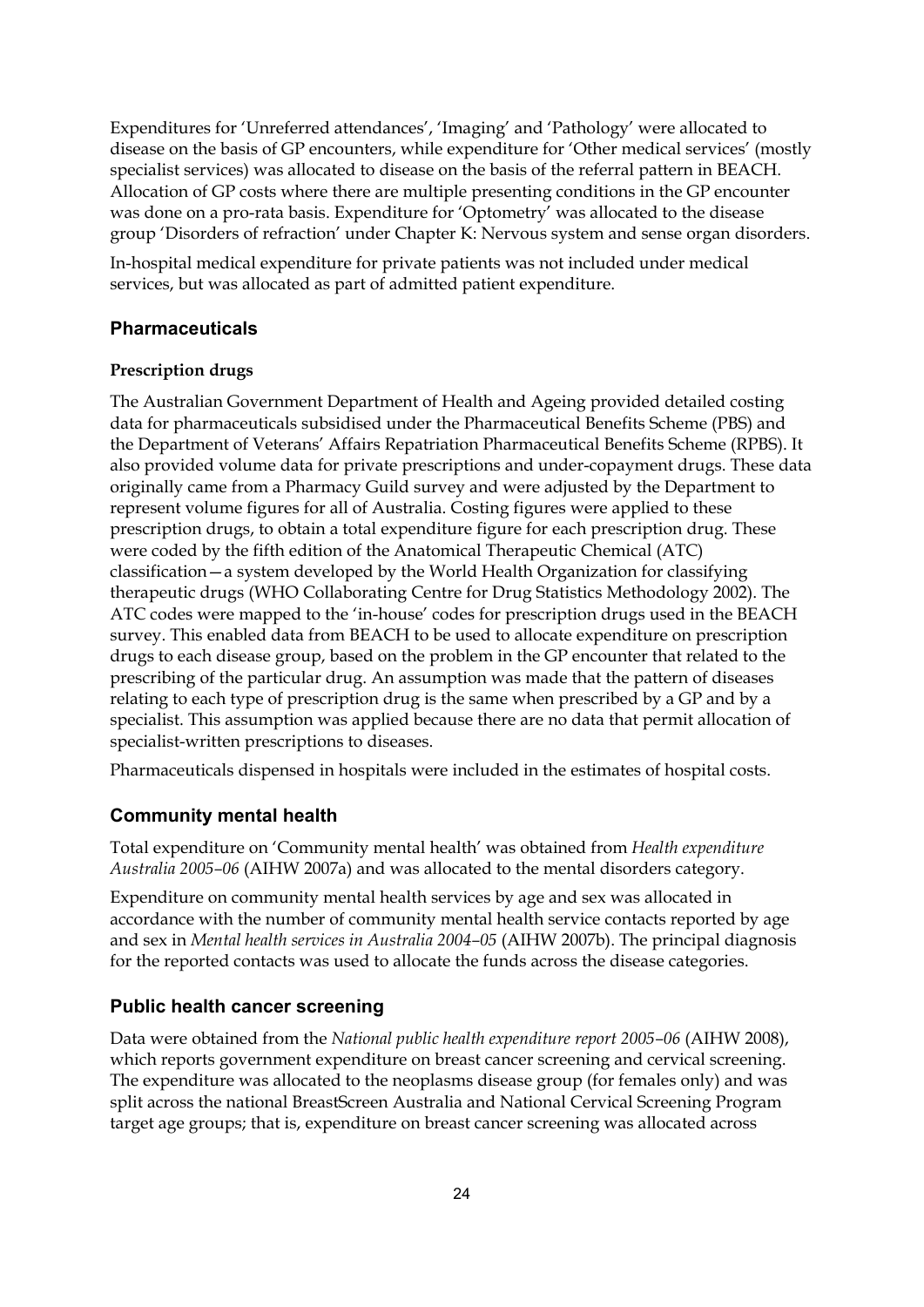women in the 45–74 year age groups, and expenditure on cervical screening was allocated across women 15–74 years.

### **Dental services**

Total expenditure on 'Dental services' was obtained from *Health expenditure Australia 2005–06* (AIHW 2007a) and was allocated to the oral health category.

Expenditure by age and sex was assumed to be in the same relative proportion as the combined expenditure on admitted patients, out-of-hospital medical services and prescription pharmaceuticals that was allocated to the oral health disease group.

### **Research**

Total expenditure on 'Research' was obtained from *Health expenditure Australia 2005–06* (AIHW 2007a) and was allocated to disease using data from the latest Australian Bureau of Statistics research and experimental development surveys. Most of the research data is classified at a fairly high level, but it does give a fairly good picture of the distribution of research expenditure at the burden of disease chapter level. Within a chapter, research is allocated in proportion to the distribution of all other expenditure by disease.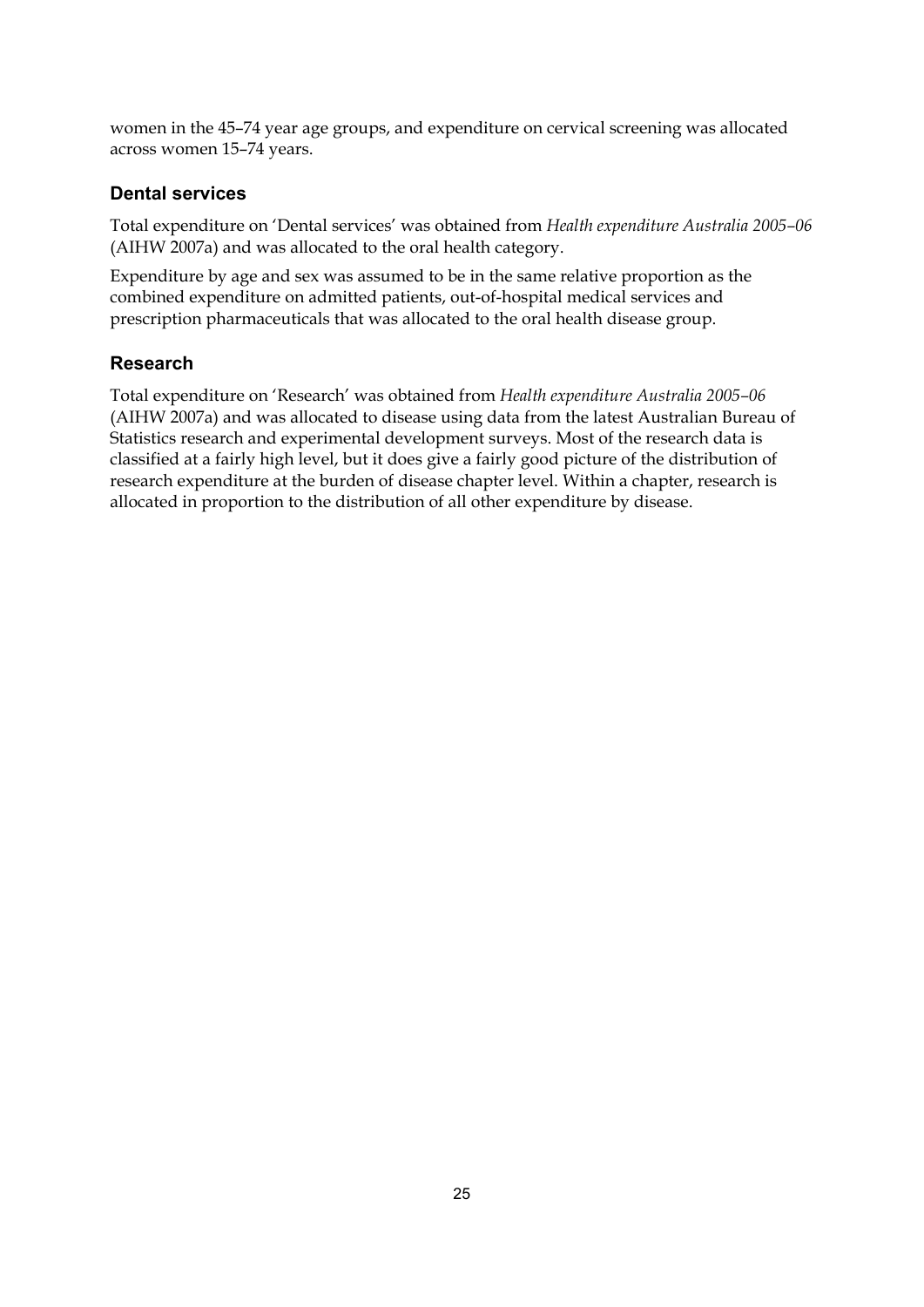## <span id="page-34-0"></span>**References**

AIHW (Australian Institute of Health and Welfare) 1998. Health system costs of diseases and injury in Australia 1993–94. Cat. no. HWE 5. Canberra: AIHW.

AIHW 2005. Health system expenditure on disease and injury in Australia 2000–01. Cat. no. HWE 28. Canberra: AIHW.

AIHW 2006. Australian hospital statistics 2004–05. Cat. no. HSE 50. Canberra: AIHW.

AIHW 2007a. Health expenditure Australia 2005–06. Cat. no. HWE 37. Canberra: AIHW.

AIHW 2007b. Mental health services in Australia 2004–05. Mental health series no. 9. Cat. no. HSE 47. Canberra: AIHW.

AIHW 2008. National public health expenditure report 2005–06. Cat. no. HWE 39. Canberra: AIHW.

AIHW & AACR (Australasian Association of Cancer Registries) 2007. Cancer in Australia: an overview, 2006. Cancer series no. 37. Cat. no. CAN 32. Canberra: AIHW.

AIHW: Mathers, C et al. 1998a. Disease costing methodology used in the Disease Costs and Impact Study 1993–94. Cat. No. HWE 7. Canberra: AIHW.

AIHW: Mathers, C. et al. 1998b. Health system costs of diseases and injury in Australia 1993– 94. Cat. No. HWE 5. Canberra: AIHW.

AIHW: Mathers, C.et al. 1999. The burden of disease and injury in Australia. Cat. no. PHW 17. Canberra: AIHW.

Begg S, Vos T, Barker B, Stevenson C, Stanley L, Lopez AD, 2007. The burden of disease and injury in Australia 2003. AIHW Cat. no. PHE 82. Canberra: AIHW.

Britt H, Miller GC, Charles J, Bayram C, Pan Y, Henderson J, et al. 2008. General practice activity in Australia 2006–07. General practice series no. 21. Cat. no. GEP 21. Canberra: Australian Institute of Health and Welfare.

CEC (Commission of the European Communities), International Monetary Fund, et al. 1993. System of National Accounts 1993. Brussels / Luxembourg, New York, Paris, Washington, DC: United Nations.

Eagar, K. et al. 1997. The Australian National Sub-Acute and Non-Acute Patient (AN-SNAP) Casemix Classification: report of the National Sub-Acute and Non-Acute Casemix Classification Study. Wollongong: Centre for Health Service Development, University of Wollongong.

United Nations 1975. Towards a system of social and demographic statistics. UN Department of Economic and Social Affairs, Studies in Methods Series F/18. New York: United Nations.

WHO (World Health Organization) Collaborating Centre for Drug Statistics Methodology 2002. Guidelines for ATC classification and DDD assignment. Oslo, Norway: WHO Collaborating Centre for Drug Statistics Methodology.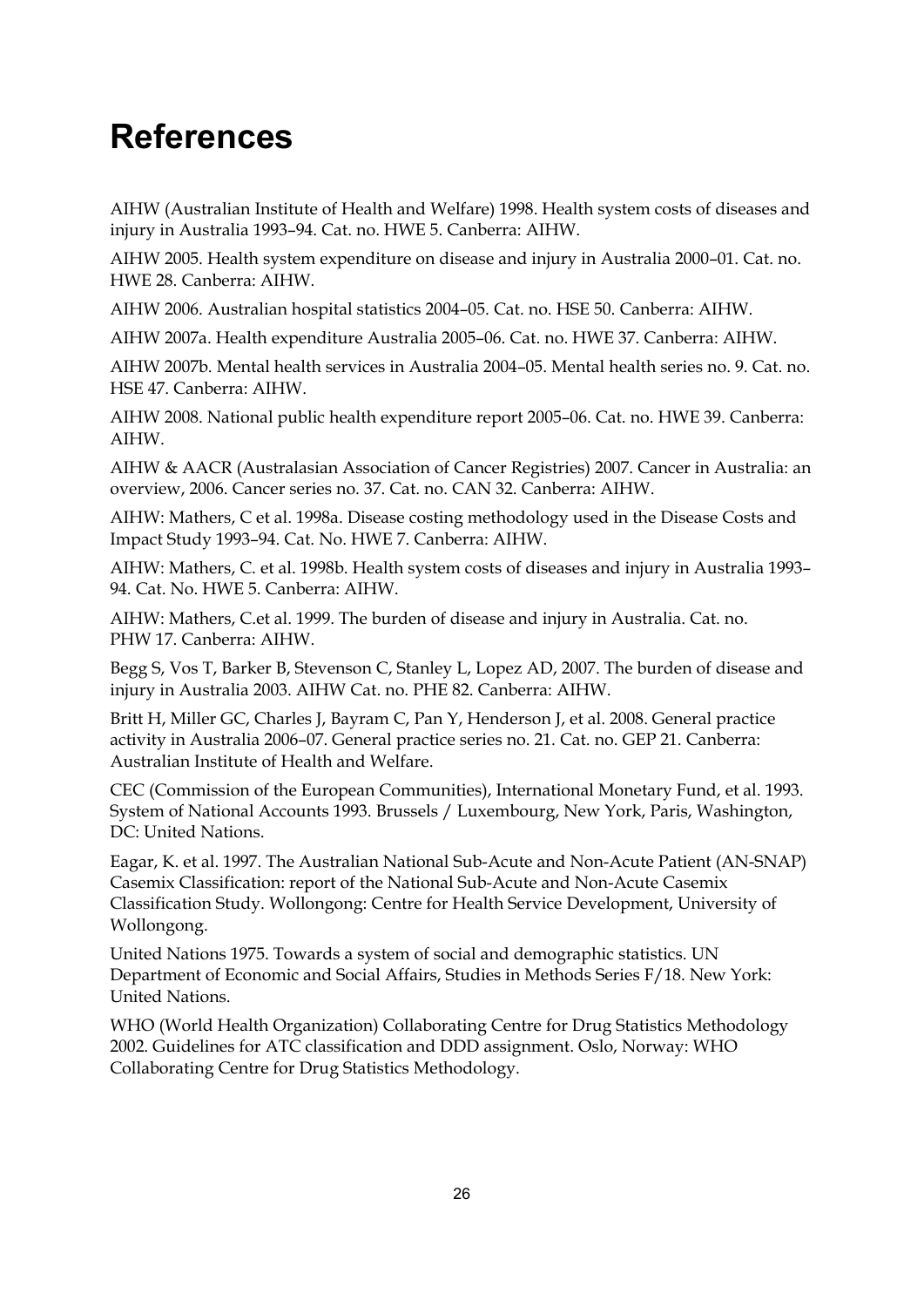# <span id="page-35-0"></span>**List of tables**

| Table 2.1:  |                                                                                                                                                                    |  |
|-------------|--------------------------------------------------------------------------------------------------------------------------------------------------------------------|--|
| Table 2.2:  |                                                                                                                                                                    |  |
| Table 2.3:  | Total allocated recurrent health expenditure in 2004-05 by type of expenditure<br>with reconciliation to areas of expenditure used in Health expenditure Australia |  |
| Table 2.4:  | Allocated health expenditure in Australia, by disease group and area of health                                                                                     |  |
| Table 2.5:  | Expenditure on NHPAs as a proportion of allocated health expenditure, 2004–05                                                                                      |  |
| Table 2.6:  | Allocated health expenditure on National Health Priority Areas, by area of                                                                                         |  |
| Table 2.7:  | Allocated health expenditure by age and sex, Australia, 2004-05 (\$ million) 12                                                                                    |  |
| Table 2.8:  | Allocated health expenditure per person by age, sex and disease group,                                                                                             |  |
| Table 2.9:  | Allocated health expenditure in Australia for selected areas of health expenditure<br>by disease group, 2000-01 and 2004-05, constant prices, (\$ million)17       |  |
| Table 2.10: | Change in allocated health expenditure, by area of expenditure and disease                                                                                         |  |